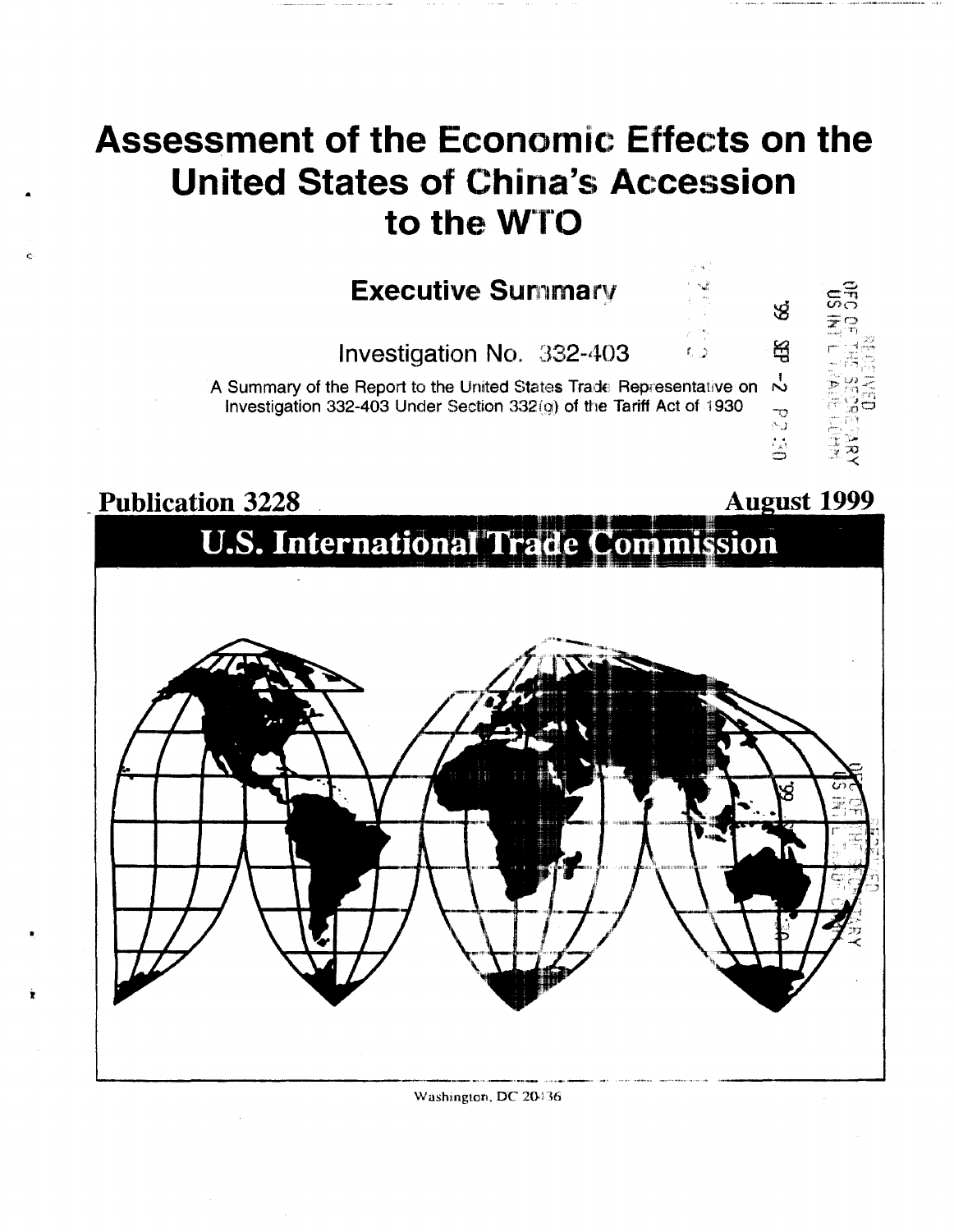# **U.S. International Trade Commission**

### **COMMISSIONERS**

Lynn M. Bragg, Chairman Marcia E. Miller, Vice Chairman **Carol T. Crawford** Jennifer A. Hillman **Stephen Koplan Thelma J. Askey** 

Robert A. Rogowsky<br>Director of Operations,<br>Acting Director, Office of Economics

Address all communications to **Secretary to the Commission United States International Trade Commission** Washington, DC 20436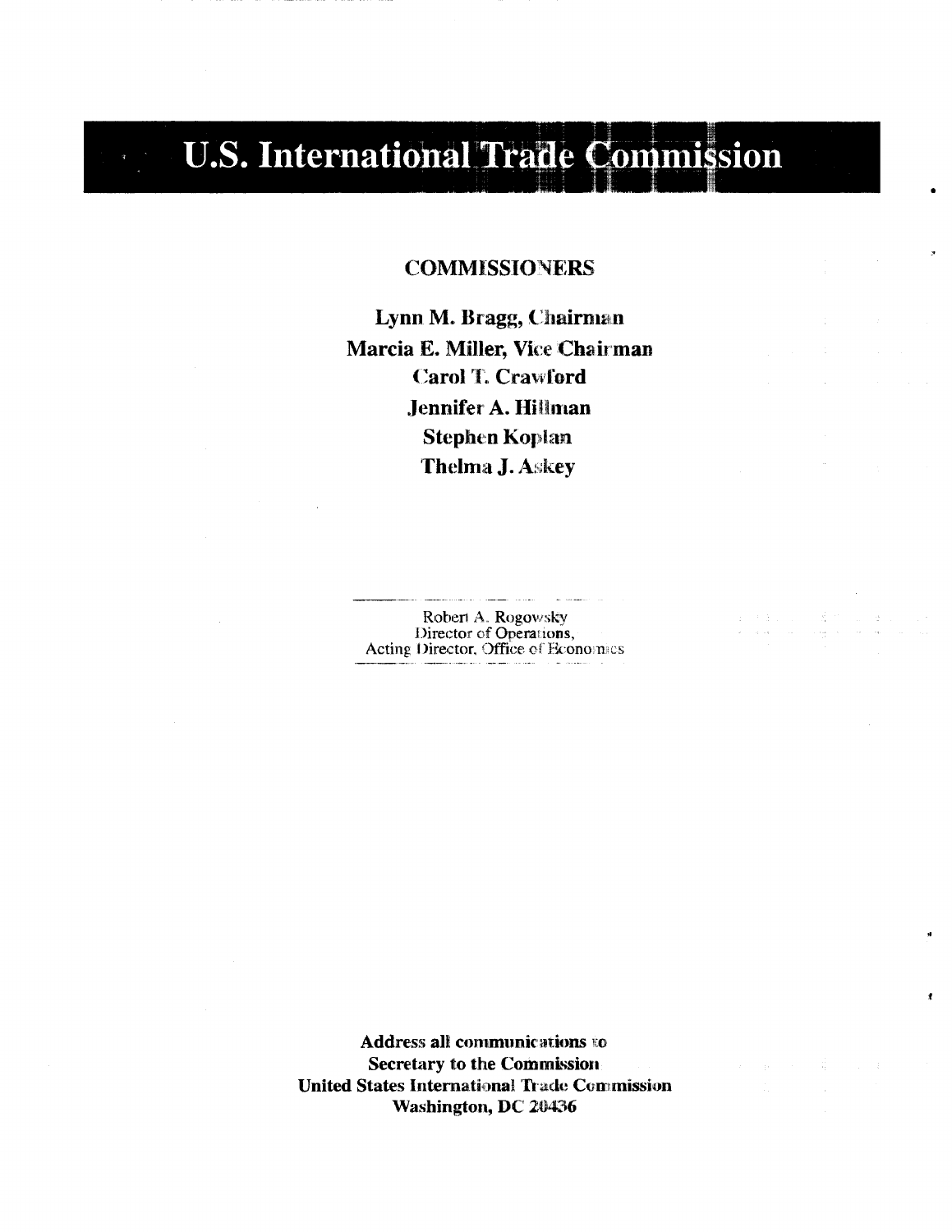# U.S. International Trade Commission

Washington, DC 20436

# Assessment of the Economic Effects on the United States of China's Accession to the WTO



Publication 3228 August 1999

•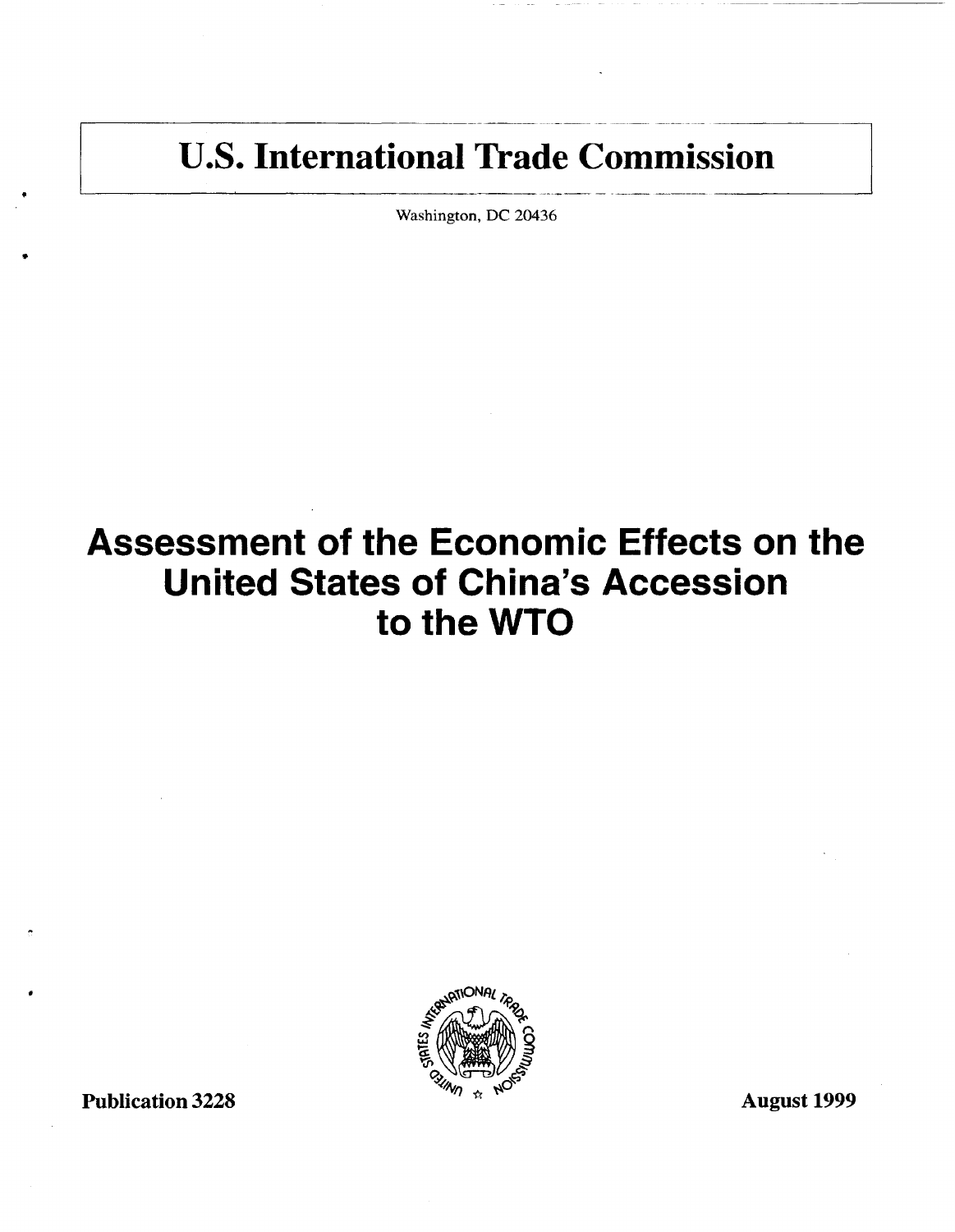## **Assessment of the Economic Effects on the United States of China's Accession to the WTO**

**Investigation No. 332-403** 

*Project Staff* 

*Office of Economics*  Arona Butcher, Project Leader abutcher@usitc.gov; 202-205-3255 James Stamps, Deputy Project Leader Edward Wilson and Michael Ferrantino

*Office of Industries* 

Dennis Fravel, Coordinator Tsedale Assefa, Jennifer Baumert, Laura Bloodgood, Richard Brown, Stephen Burket, Heidi Colby, Jackie Jones, Dennis Luther, Christopher Melly, Michael Nunes, John Reeder, Melani Shultz, Joann Tortorice, and Amanda Yarusso

> *U.S. Department of Agriculture Economic Research Service*  Mark Gehlhar and Zhi Wang

*Office of Tariff Affairs and 1'rade Agreements*  Daniel Shepherdson

*Reviewers*  David Ingersoll, Jan Summers, and Linda Linkins

> *Administrative Support*  Patricia M. Thomas and Paula R. Wells

*Special Acknowledgements*  Pamela Dyson, Joyce Bookman, and Printing Operations, *Office of Publishing*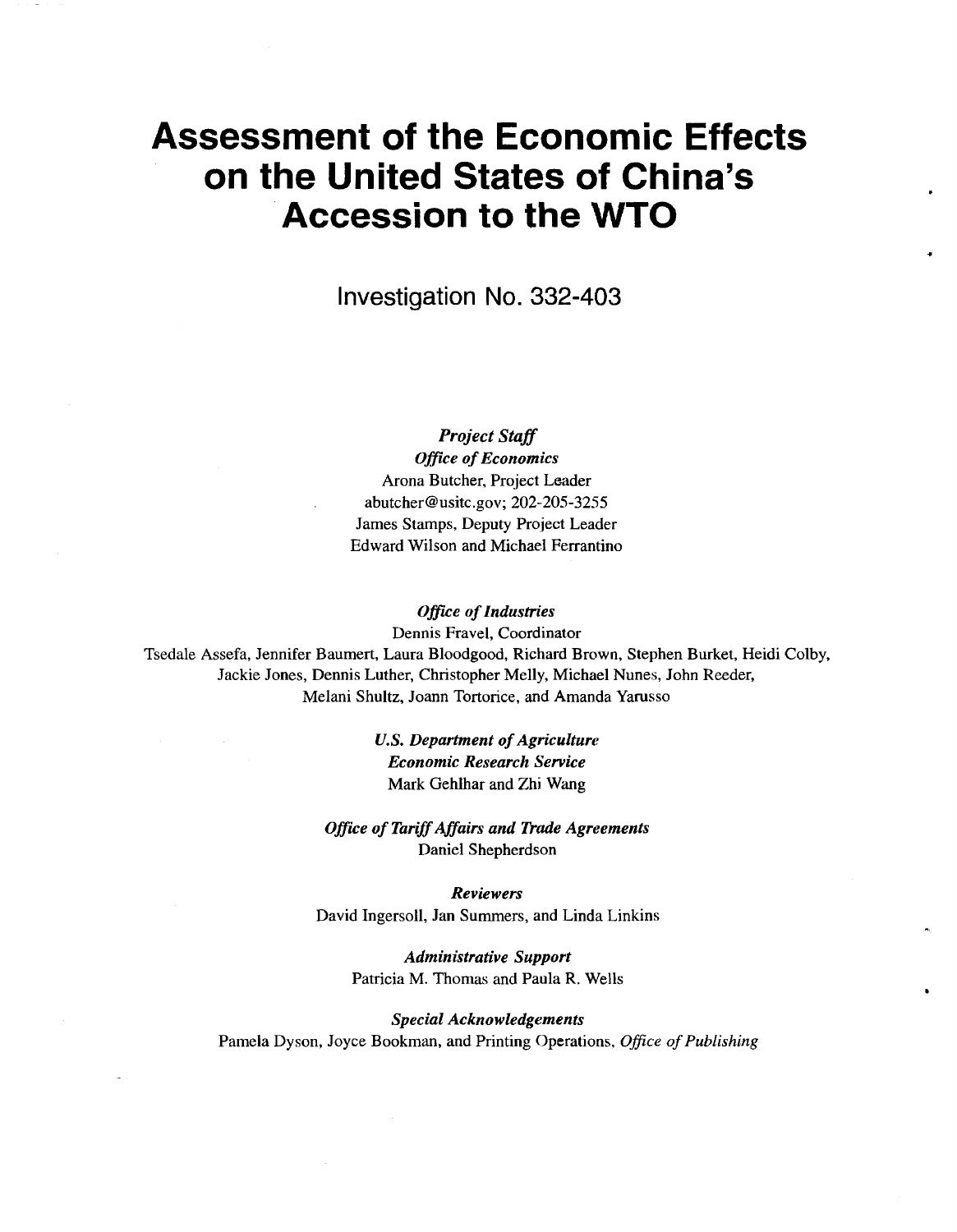## **EXECUTIVE SUMMARY Assessment of the Economic Effects on the United States of China's Accession to the WTO**

On December 18, 1998, the U.S. Trade Representative (USTR) asked the U.S. International Trade Commission (USITC) to prepare a report · assessing the probable economic effect on the United States of China's accession to the World Trade Organization (WTO). The USTR requested that the USITC use formal economic analysis to provide, to the extent possible, a quantitative assessment of the effects on the U.S. economy of China's WTO membership, specifically in reference to possible reductions in China's tariff and non-tariff measures and to China's participation in the WTO Agreement on Textiles and Clothing. In supplemental requests from the USTR on May 5, 1999 and June 16, 1999, the Commission was also asked to analyze the specific tariff and market access offers respectively, made by China in April 1999 in the context of its WTO accession negotiations.

•

f

In responding to this request, the USITC has used a combination of analytical techniques. Because the necessary data were available, the USITC was able to conduct a quantitative analysis of the effect of various tariff reductions, including China's April 1999 tariff offer, on both the U.S. and Chinese economies. This analysis was developed using a multi-country economic model with economy-wide coverage of merchandise and service sectors, *i.e.,* a global computable general equilibrium model, described in this study as the China-WTO model. The model attempts to isolate and measure the effects of the tariff reductions on the U.S. and Chinese economies by comparing the actual state of the economy with what it would have looked like if the tariff reductions had been in place. The China-WTO model was also used to estimate the impact of removing import quotas on textiles and apparel from China in the context of the WTO Agreement on Textiles and Clothing.

Because the data were not available in the time provided for this study, the USITC was, for the most

part, unable to quantify through formal economic analysis the effect of reductions in China's non-tariff barriers (NTBs). Instead. a qualitative analysis of such reductions is provided. In these cases, input from other sources is used to assess the likely economic impact.

Through this combination of analytical techniques, the report attempts to provide a more complete and balanced picture of the effect of China's WTO accession than would be offered by either approach in isolation. A global CGE model, such as the China-WTO model, which estimates not only the static effects of the proposed tariff cuts but also accounts for the growth effects of such trade reductions is the best economic tool available for estimating the impact of the tariff aspects of China's WTO accession. However, given the significance of NTBs in China's trade policy regime. the inability to fully quantify the impact of their removal imposed limitations on the quantitative results offered by this study. The effects resulting from NTB changes are found primarily through the qualitative approach.

Many sources of information were consulted for this analysis. Data were obtained from an economic literature review, from USITC contacts with the U.S. private sector, the U.S. Department of Commerce, the United Nations, the International Monetary Fund, the Institute for International Economics in Washington D.C., the International Textiles and Clothing Bureau in Geneva, Switzerland, the World Trade Analyzer database of Statistics Canada, the Global Trade Analysis Project database, the U.S.-China Business Council, and the China Statistical Yearbook produced by China's State Statistical Bureau. A public hearing for this investigation was held on February 23, 1999. Testimony from the hearing, pre- and post-hearing statements, and written submissions also provided useful information on Chinese non-tariff barriers,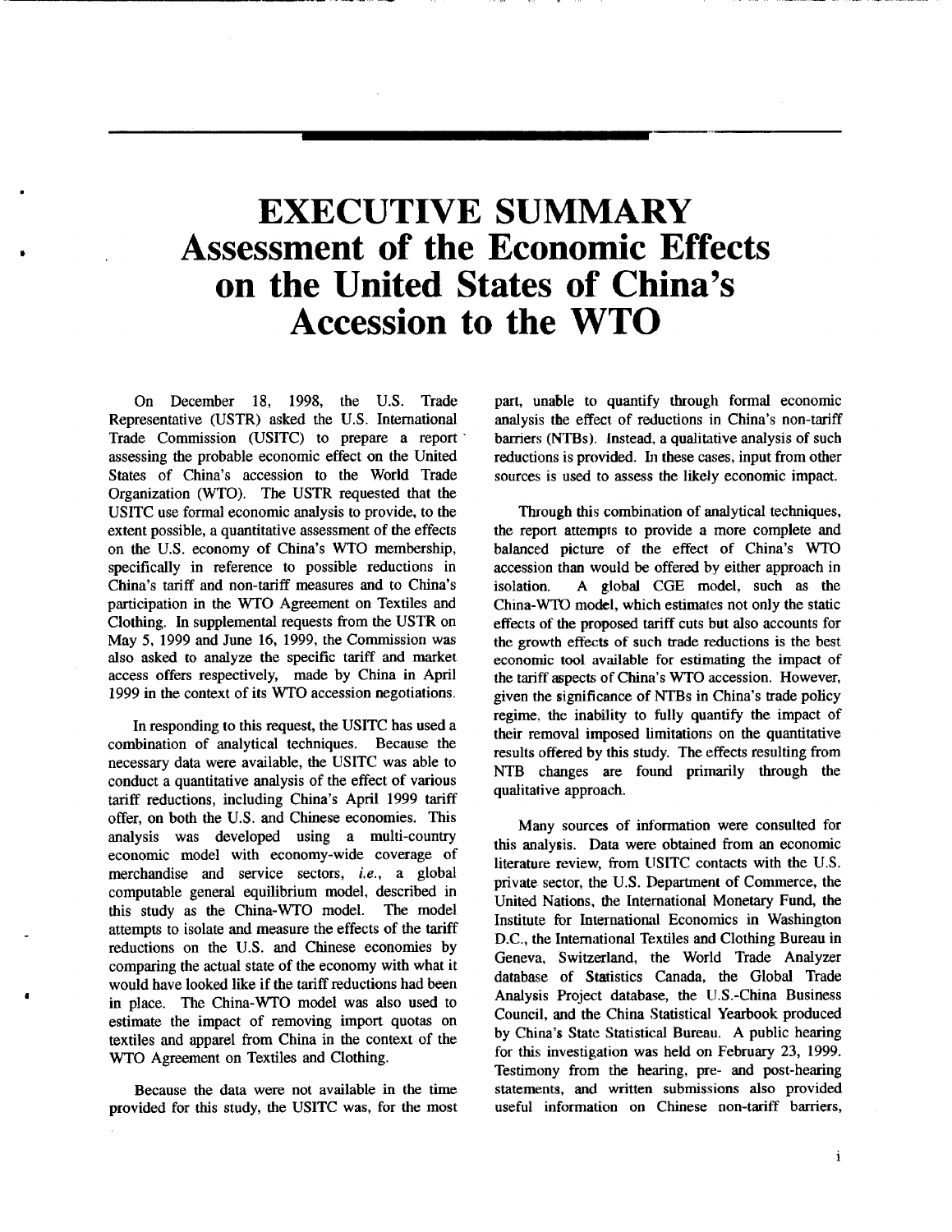trade-related investment measures, and service sectors, and was integrated into this report.

## **Overview of China's Trade and Investment**

To examine the overall impact on the U.S. economy of China's accession to the WTO, this study begins by examining the current relationship between the economy of the United States and that of China; the nature of the trade patterns between the United States, China, and the rest of the world; and the nature of the changes that would be made in China if China makes all of the commitments necessary to accede to membership of the WTO.

China's economy has been growing rapidly in recent years. According to Chinese data, the compounded annual growth rate of real GDP in China exceeded 11 percent per annum over the period 1990-97. This growth has produced a very large Chinese economy with a Gross Domestic Product (GDP) of \$1 trillion or more. The World Bank reports China's 1997 per capita income on an exchange rate basis to be \$860 a year. This gives a total GDP of \$1. l trillion, the world's seventh largest and about 14 percent the size of the U.S. GDP. Because the cost-of-living in China is so low, the size of China's economy as measured on a purchasing-power-parity (PPP) basis is much larger than when measured on an exchange rate basis. On a purchasing-power-parity basis, China's per capita income is reported at \$3,570 and its total GDP at \$4.4 trillion. On this basis, China is the world's second largest economy, about 57 percent the size of the U.S. economy.

Despite the large size of China's economy and the significant amount of trade occurring between the United States and China, U.S. merchandise trade with China remains small relative to the overall size of the U.S. economy. Total U.S.-China trade in 1998 was estimated at \$84.7 billion using U.S. trade data, which is less than 1 percent of the U.S. GDP. Chinese data would indicate a smaller figure, due largely to the fact that China excludes goods passing from China through Hong Kong and then to the United States from its total figures on exports to the United States. Either figure, however, would leave our total trade with China as accounting for a small percentage of our overall GDP.

China's trade, both with the United States and with the rest of world, has grown rapidly in recent years. Overall, the gross volume of China's merchandise trade grew from \$21 billion in 1978 to \$324 billion in 1998. After running trade deficits for most of the

1980s, China's merchandise trade balance with the world moved toward surplus in 1990, and has grown to over \$43 billion in 1998. Moreover, the composition of China's trade has also shifted sharply from primary products to manufactures over the last 20 years. By 1997, approximately 87 percent of Chinese exports and 80 percent of Chinese imports consisted of manufactured goods. China's key exports include apparel, footwear. toys, games, sports equipment, and leather products. Key imports into China include aircraft, spacecraft, electrical machinery, fertilizer, and non-electrical machinery

•

Þ

This study starts with these and other key factors about the U.S. and the Chinese economies and world trade patterns and then examines what changes would occur should China join the WTO. Accession to the WTO will require numerous policy changes in China, including significant reductions in China's tariffs, the removal of non-tariff barriers that currently impede U.S. exports to China, the opening up of China's service sector, the further protection of intellectual property rights, and the elimination of many barriers to trade in agricultural products. Because the United States is already a member of the WTO, the United States will not have to make any changes to its tariffs or other trade policies as a result of China's accession to the WTO, except for the application of the WTO's Agreement on Textiles and Clothing's phase out of quotas on textile and apparel imports. As such, the vast majority of the results presented reflect changes that must occur in China's economy and trade patterns, since it is China, and not the United States or the rest of world, that will be required to make significant changes as part of the process of acceding to the WTO.

## **Summary and Findings Regarding China's WTO Accession**

## *Effects on the U.S. Economy of the Removal of China's Non-Tariff Barriers*

The results of the qualitative analysis of the removal of China's non-tariff barriers (NTBs) show that U.S. exports to China and U.S. foreign investment in China are likely to increase as a result of the removal of NTBs in the context of China's accession to the WTO. Chinese NTBs operate as part of an industrial policy aimed at achieving economic development of specific industry sectors. Combined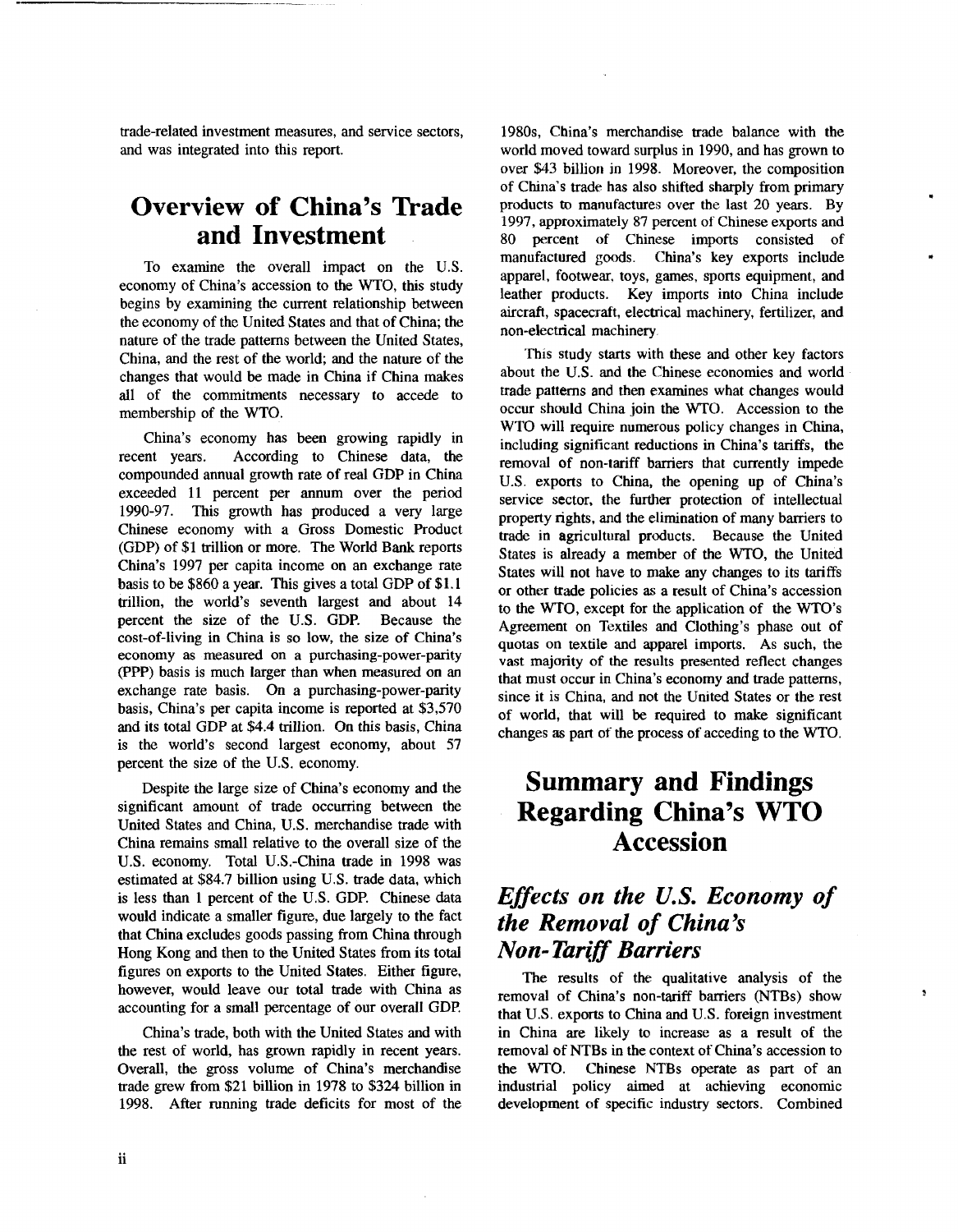with high tariffs, they overlap and serve as a web of protection for those industries that China desires to develop to maintain self-sufficiency in the Chinese economy. Given this policy approach, it is difficult to isolate the effect of an individual barrier or *the* impact of removing one relative to another.

Taking into account China's April 1999 offer, the study examined a broad array of NTBs, including licensing, quotas, tendering, transparency, national treatment, judicial review, state trading, offsets, and transfer and protection of technology and restrictions on many individual industries' operations. Further, this analysis assesses the effects of several trade-related investment measures, including export performance requirements, local content requirements, and trade and foreign exchange balancing. The assessment is based on input received from industry and a review of the relevant literature.

As noted earlier, the study's analysis of the impact of NTB removaJ is primarily qualitative because of data limitations. However, in conjunction with an analysis of a hypothetical 50 percent cut in China's tariffs, the study found that the elimination of NTBs in 25 products, covering only 30 percent of China's imports, had a significant impact, effectively doubling the impact of the tariff reductions on such variables as growth in U.S. GDP and improvement in U.S. terms of trade. While these results cannot be generalized, they do give some measure of the restrictive effect of these non-tariff barriers.

A summary of the effects on U.S. trade and investment is presented in table ES-1 below.

**Table ES-1** 

**Summary of the effects on· U.S. trade and U.S. foreign investment of removing certain Chinese non-tariff barriers as a result of China's accession to the WTO, including China's April 1999 offer** 

| Chinese non-tariff barrier                                                                                                                                                                                                               | <b>Sectors affected</b>                                                                                                                      | <b>Effects</b>                                                                                                                                                                                                                                                                                                                                                                                                                                                                                                                                                                                                                                                             |
|------------------------------------------------------------------------------------------------------------------------------------------------------------------------------------------------------------------------------------------|----------------------------------------------------------------------------------------------------------------------------------------------|----------------------------------------------------------------------------------------------------------------------------------------------------------------------------------------------------------------------------------------------------------------------------------------------------------------------------------------------------------------------------------------------------------------------------------------------------------------------------------------------------------------------------------------------------------------------------------------------------------------------------------------------------------------------------|
| <b>Licensing and quotas</b><br>License-permission to<br>import a particular product<br>given by the government to<br>importers and issued in the<br>form of a license.<br>Quotas-quantity limits on<br>imports set by the<br>government. | Pillar industries, such as<br>grains, cotton, chemicals,<br>motor vehicles, consumer<br>electronics, cameras,<br>and certain other products. | <b>Trade:</b> Increased U.S. export opportunities and<br>reduced trade costs in fees and time. For some<br>sectors, potential benefits may depend on<br>Chinese Government industrial and agricultural<br>policies, as well as the role of state trading<br>enterprises.<br><i>Investment:</i> Little or no increase in U.S.<br>investment opportunities. Licensing and quotas<br>were used to protect Chinese industry from<br>imports and in order to access the Chinese<br>market, foreign companies would invest in<br>manufacturing in China. With these barriers<br>removed, the incentive to invest in China<br>because of these barriers is significantly reduced. |
| <b>Tendering</b><br>A centrally administered<br>procurement process that<br>lacks transparency, is<br>non-competitive, and may<br>be used to limit imports.                                                                              | Selected machinery and<br>electronics.                                                                                                       | <b>Trade:</b> Increased U.S. export opportunities due<br>to the competition process becoming more<br>transparent and less controlled. Potential<br>benefits may, in part, depend upon the extent to<br>which Chinese state-owned and state-invested<br>enterprises operate in a commercial manner, as<br>China has committed to in its April 1999 offer.<br><i>Investment:</i> Little or no increase in U.S.<br>investment as U.S. exporters realize that they are<br>not constrained to produce in China in order to<br>gain an advantage in the tendering process.                                                                                                       |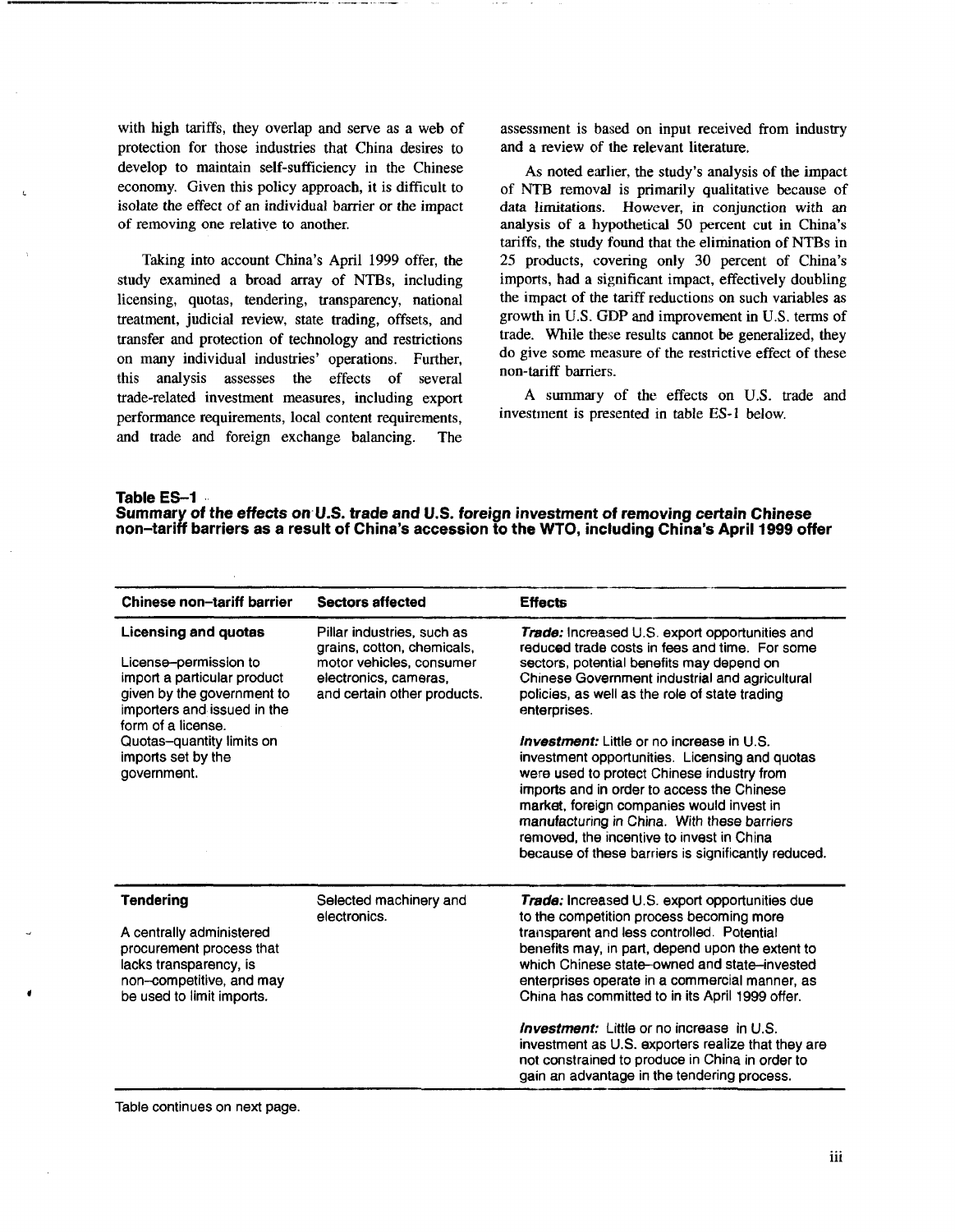### **Table ES-1-Continued Summary of the effects on U.S. trade and U.S. foreign investment of removing certain Chinese**

ś.

 $\mathbf{r}$ 

| <b>Trade:</b> Increased U.S. export opportunities as<br>mandates for local products are eliminated.<br>Potential benefits may, in part, depend upon the<br>extent to which Chinese state owned and<br>state-invested enterprises operate in a<br>commercial manner, as China has committed to<br>in its April 1999 offer. In addition, benefits would<br>also depend upon how China implements its<br>industrial policies.<br><b>Investment:</b> Increased U.S. foreign investment |  |  |
|------------------------------------------------------------------------------------------------------------------------------------------------------------------------------------------------------------------------------------------------------------------------------------------------------------------------------------------------------------------------------------------------------------------------------------------------------------------------------------|--|--|
|                                                                                                                                                                                                                                                                                                                                                                                                                                                                                    |  |  |
| opportunities in China as foreign investors would<br>be allowed to invest in more sectors of the<br>economy.                                                                                                                                                                                                                                                                                                                                                                       |  |  |
| Trade: Increased U.S. export opportunities as<br>transparency in the government decision-making<br>process improves-that is, as access to the<br>applicable rules and regulations that govern the<br>process improves and as the ability to observe<br>whether the decision was made in accordance<br>with those rules and regulations improves. This<br>outcome assumes most decisions will be made in<br>accordance with published rules and regulations.                        |  |  |
| <b>Investment:</b> Increased U.S. foreign investment<br>opportunities due to the aforementioned reasons<br>and assumptions with regard to trade.                                                                                                                                                                                                                                                                                                                                   |  |  |
| Trade: Increased U.S. export opportunities due<br>to bias removed from the system and improved<br>transparency.                                                                                                                                                                                                                                                                                                                                                                    |  |  |
| <b>Investment:</b> Increased U.S. foreign investment<br>opportunities in China as investors gain<br>confidence about operation of China's trade and<br>investment regime.                                                                                                                                                                                                                                                                                                          |  |  |
|                                                                                                                                                                                                                                                                                                                                                                                                                                                                                    |  |  |
| Trade: Increased U.S. export opportunities likely<br>as a result of state trading being liberalized in<br>certain sectors and trading rights for distribution<br>forthcoming. However, WTO enforcement of<br>rules on state-trading enterprises has been low.<br><b>Investment:</b> Negligible, since foreign investment<br>is generally prohibited or limited.                                                                                                                    |  |  |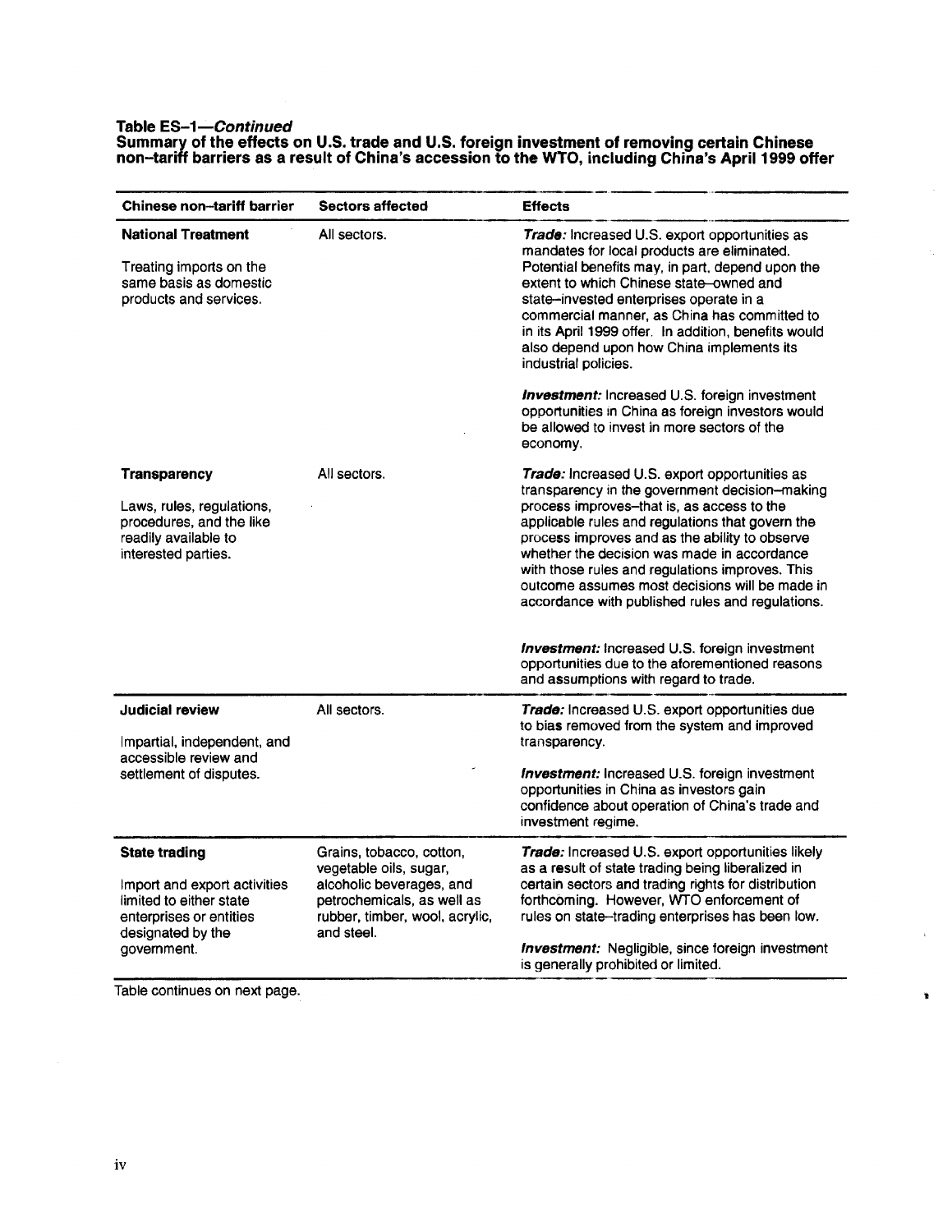#### Table *ES-1-Continued*

Summary of the effects on U.S. trade and U.S. foreign investment of removing certain Chinese non-tariff barriers as a result of China's accession to the WTO, including China's April 1999 offer

| <b>Chinese non-tariff barrier</b><br><b>Sectors affected</b>                                                                                                                                               |                                                                                                      | <b>Effects</b>                                                                                                                                                                                                                                                                                        |  |  |
|------------------------------------------------------------------------------------------------------------------------------------------------------------------------------------------------------------|------------------------------------------------------------------------------------------------------|-------------------------------------------------------------------------------------------------------------------------------------------------------------------------------------------------------------------------------------------------------------------------------------------------------|--|--|
| <b>Offsets</b><br>Incentive payments used by<br>the seller in order to secure<br>procurement by the buyer.                                                                                                 | Aerospace, automobiles,<br>electronics.<br>telecommunications<br>equipment.                          | Trade: Increased U.S. export opportunities,<br>depending upon the degree to which voluntary<br>collaboration replaces government-mandated<br>offsets in sales.                                                                                                                                        |  |  |
| May take many forms, such<br>as investment, technology<br>transfer, co-production,<br>barter, and countertrade.                                                                                            |                                                                                                      | <b>Investment:</b> Uncertain, since data are not<br>available as to the current degree of investment<br>due to government mandates or U.S. companies'<br>desire to improve customer service or establish a<br>presence in the Chinese market.                                                         |  |  |
| Transfer and protection of<br>technology                                                                                                                                                                   | Manufacturing and<br>processing industries.                                                          | Trade: Increased U.S. export opportunities<br>because the transfer of technology will be<br>increasingly protected in accordance with                                                                                                                                                                 |  |  |
| Official or unofficial rules<br>and procedures to coerce<br>transfer of technology.<br>Official rules and                                                                                                  |                                                                                                      | international norms. This outcome assumes<br>most decisions will be made in accordance with<br>published rules and regulations.                                                                                                                                                                       |  |  |
| mechanisms for the<br>protection of intellectual<br>property rights.                                                                                                                                       |                                                                                                      | <b>Investment:</b> Increased U.S. foreign investment<br>opportunities in China as investors are not forced<br>to transfer technology and China increases<br>efforts to protect technology. This outcome<br>assumes most decisions will be made in<br>accordance with published rules and regulations. |  |  |
| <b>Export performance</b><br>requirements                                                                                                                                                                  | Manufacturing, including<br>aerospace, automobile,<br>electronics, packaged foods,                   | <b>Trade:</b> Possible decrease in U.S. imports from<br>China. However, U.S. companies may incur<br>costs in reorienting their operations toward the                                                                                                                                                  |  |  |
| Government requirements<br>stipulating minimum                                                                                                                                                             | machinery, semiconductor,<br>telecommunications<br>equipment, and textile and<br>apparel industries. | Chinese market.                                                                                                                                                                                                                                                                                       |  |  |
| amounts of production that<br>must be exported.                                                                                                                                                            |                                                                                                      | Investment: increased U.S. foreign investment<br>opportunities in China as export performance<br>requirements may no longer influence the type of                                                                                                                                                     |  |  |
| Under China's April 1999<br>offer, China has agreed to<br>go beyond the WTO<br>Agreement on<br>Trade-Related Investment<br>Measures (TRIMS), which<br>does not include export<br>performance requirements. |                                                                                                      | investment to be made in China.                                                                                                                                                                                                                                                                       |  |  |

Table continues on next page.

v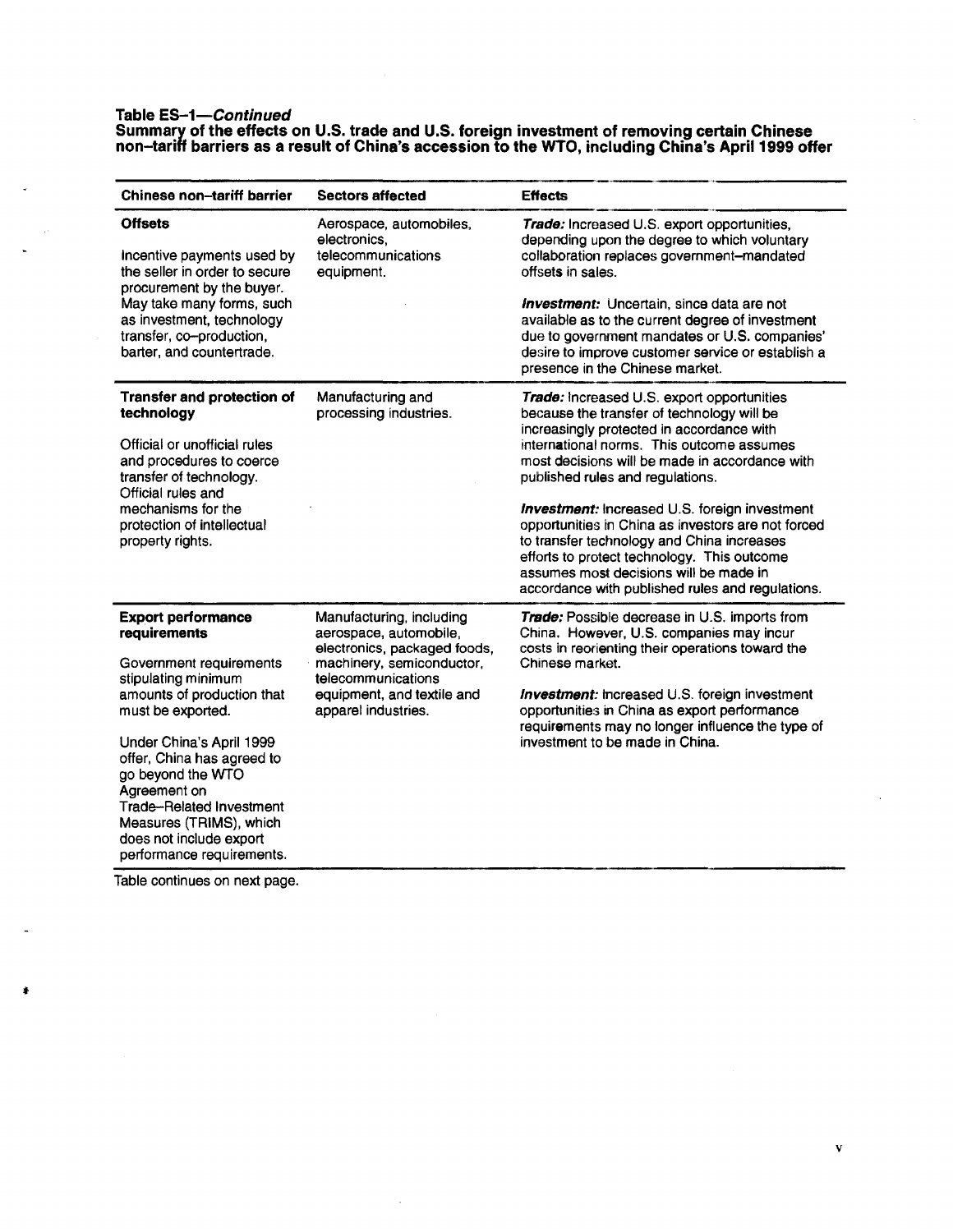#### Table **ES-1-Continued**

**Summary of the effects on U.S. trade and U.S. foreign investment of removing certain Chinese non-tariff barriers as a result of China's accession to the WTO, including China's April 1999 offer** 

| <b>Chinese non-tariff barrier</b>                                                                                                                              | <b>Sectors affected</b>                                                                                                                                                                    | <b>Effects</b>                                                                                                                                                                                                                                                                                                                                                                                                                                                                                                                                                                                                                                                          |  |
|----------------------------------------------------------------------------------------------------------------------------------------------------------------|--------------------------------------------------------------------------------------------------------------------------------------------------------------------------------------------|-------------------------------------------------------------------------------------------------------------------------------------------------------------------------------------------------------------------------------------------------------------------------------------------------------------------------------------------------------------------------------------------------------------------------------------------------------------------------------------------------------------------------------------------------------------------------------------------------------------------------------------------------------------------------|--|
| Local content<br>requirements<br>Government mandates<br>requiring that production<br>incorporate certain amounts<br>of domestic rather than<br>foreign inputs. | Manufacturing, including<br>aerospace, automobile,<br>electronics, packaged foods,<br>machinery, semiconductor,<br>telecommunications<br>equipment, and textile and<br>apparel industries. | Trade: Increased U.S. export opportunities as<br>foreign or domestic manufacturers in China may<br>then purchase foreign inputs rather than<br>domestic inputs. Potential benefits, however, will<br>depend in part how China implements its<br>industrial policies.<br><b>Investment:</b> Fewer U.S. foreign investment<br>opportunities as U.S. companies realize that<br>there will be no official laws and regulations that<br>require the use of local content, and therefore<br>they will have the flexibility to import foreign<br>inputs. However, pressures to use local content<br>are likely to continue to impose operational<br>constraints on U.S. firms. |  |
| Trade and<br>foreign-exchange<br>balancing requirements                                                                                                        | Virtually all foreign-invested<br>enterprises in China.                                                                                                                                    | <b>Trade:</b> Increased U.S. export opportunities as<br>U.S. firms would be less likely to minimize<br>imports and increase exports from China.                                                                                                                                                                                                                                                                                                                                                                                                                                                                                                                         |  |
| Production ventures are<br>required to balance their<br>foreign trade and foreign<br>exchange so as to limit<br>imports.                                       |                                                                                                                                                                                            | <b>Investment:</b> Increased U.S. foreign investment<br>opportunities in China, but tempered by Chinese<br>informal pressure to control trade and foreign<br>exchange flows.                                                                                                                                                                                                                                                                                                                                                                                                                                                                                            |  |

Source: Compiled by USITC staff.

## *Effects on U.S. Trade and Investment in Services*

Based on China's April 1999 offer, accession to the WTO would likely have a significant positive effect on U.S. trade and investment in services. China's offer proposes to liberalize a number of barriers faced by U.S. service providers. With respect to the services examined in this report, China offered 60 rollback commitments and 5 standstill commitments. The rollback commitments would liberalize or terminate a number of market access barriers faced by U.S. service providers, while the standstill commitments would identify trade impediments and deter the implementation of more restrictive measures. ln addition, the Commission identified 11 barriers of uncertain status in the banking, securities, and insurance industries. The effect of implementing the April 1999 offer would be unclear with respect to these instances.

China currently maintains broad restrictions on forms of establishment and land ownership that pertain to all services (table ES-2). In addition, China maintains many industry specific restrictions, including limitations on permissible services, geographic and quantitative restrictions, and limits on broadcasting and distribution. The confluence of these restrictions has limited the ability of U.S. firms to provide services to Chinese consumers. The U.S. embassy in Beijing estimated that China's current barriers to U.S. service suppliers result in \$3 to \$5 billion in lost sales each year (see chapter 5). If China's April 1999 offer becomes operative, U.S. service providers could expect to increase sales through affiliates in China.

Chinese restrictions on distribution service providers have been particularly onerous. China's current restrictions on wholesaling and retailing restrict the ability of foreign firms to establish a commercial presence in China. Similar restrictions prevent foreign firms from providing auxiliary distribution services such as maintenance and repair services; rental and leasing services; technical testing, analysis, and freight inspection services; and storage and warehousing services. China's April 1999 commitments would gradually liberalize restrictions in these areas, likely enabling U.S firms to increase sales and direct investment in China, while enhancing control of the quality of services provided.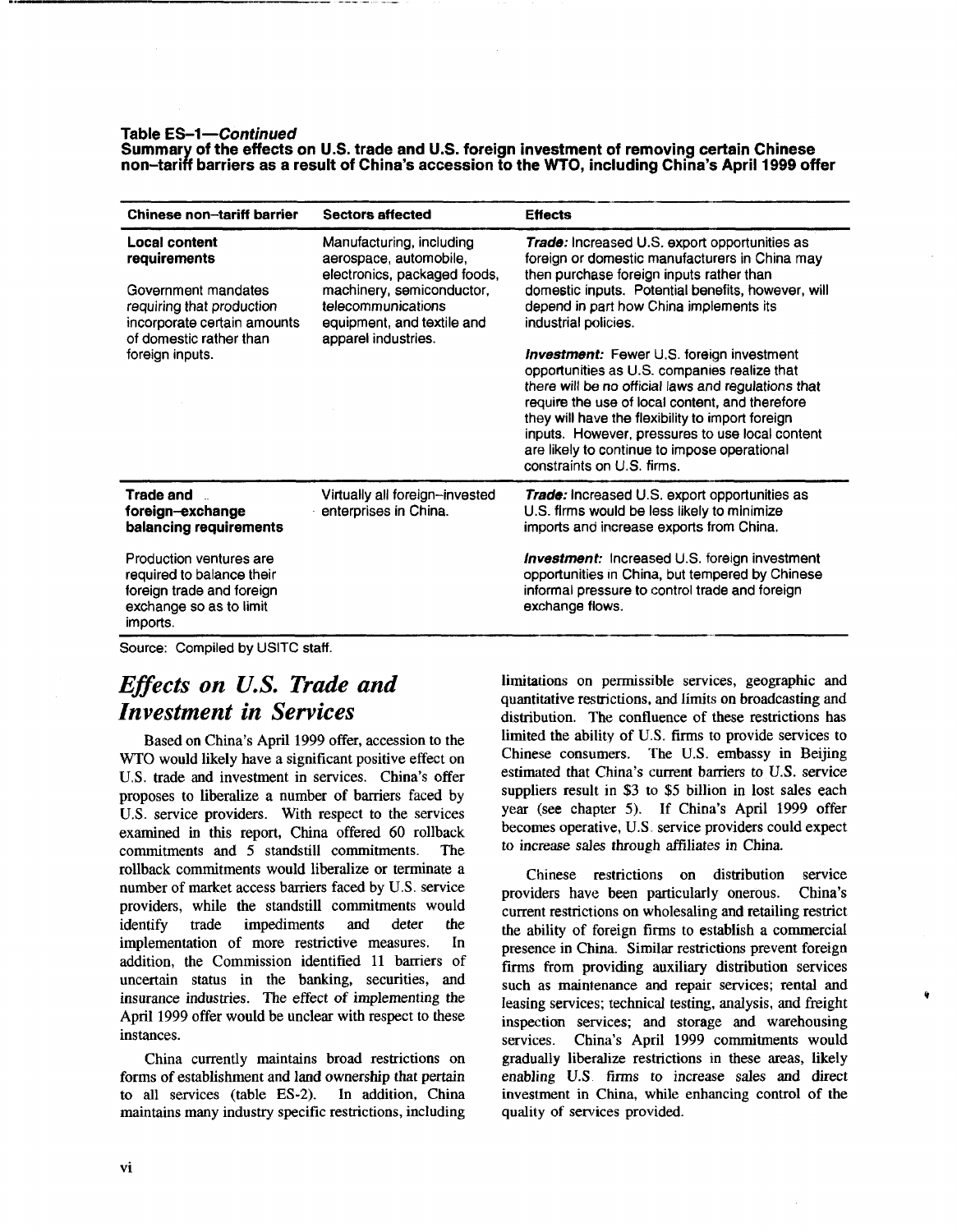| Service sector                                      | <b>Non-tariff barriers</b>                                                                                                                                                                                                                                                             | Effects of April 1999 offer                                                                                                                                                                                                                                                                                                                            |
|-----------------------------------------------------|----------------------------------------------------------------------------------------------------------------------------------------------------------------------------------------------------------------------------------------------------------------------------------------|--------------------------------------------------------------------------------------------------------------------------------------------------------------------------------------------------------------------------------------------------------------------------------------------------------------------------------------------------------|
| <b>Distribution services</b>                        |                                                                                                                                                                                                                                                                                        |                                                                                                                                                                                                                                                                                                                                                        |
| Wholesaling and<br>retailing services               | Restrictions on establishment.<br>$\bullet$<br>Foreign equity restrictions.<br>٠<br>Limitations on permissible<br>٠<br>services.                                                                                                                                                       | Increases in sales and direct<br>۰<br>investment.                                                                                                                                                                                                                                                                                                      |
| Auxiliary distribution<br>services                  | Restrictions on establishment.<br>٠<br>Limitations on permissible<br>٠<br>services.<br>Foreign equity restrictions.<br>٠                                                                                                                                                               | Increases in sales and direct<br>investment.                                                                                                                                                                                                                                                                                                           |
| Accounting and<br>management<br>consulting services | Restrictions on establishment.<br>٠<br>Foreign equity restrictions.<br>۰<br>Restrictions on employment.<br>٠<br>Limitations on permissible<br>٠<br>services.                                                                                                                           | Increases in sales and direct<br>۰<br>investment.                                                                                                                                                                                                                                                                                                      |
| Audiovisual services                                | Restrictions on importation and<br>٠<br>distribution.<br>Restrictions on establishment.<br>$\bullet$<br>Quotas<br>٠<br>Limits on broadcasting.<br>٠<br>Censorship<br>٠<br>IPR violations.<br>٠<br>Local production requirements.<br>٠<br>Foreign investment restrictions.<br>$\bullet$ | Increases in sales and investment.<br>٠<br>However, a restriction maintaining the<br>Chinese Government's right to examine<br>the content of audiovisual products<br>would likely delay the release of foreign<br>products.<br>The Motion Picture Association<br>٠<br>estimates increased revenues of \$80<br>million for the motion picture industry. |
| Courier services                                    | Restrictions on establishment.<br>٠<br>Restrictions on joint venture<br>٠<br>expansion.<br>Limitations on permissible<br>$\bullet$<br>services.<br>Restrictions on employment.                                                                                                         | Increases in sales and direct<br>$\bullet$<br>investment.                                                                                                                                                                                                                                                                                              |
| <b>Financial services</b>                           |                                                                                                                                                                                                                                                                                        |                                                                                                                                                                                                                                                                                                                                                        |
| Banking and<br>securities services                  | Restrictions on establishment.<br>$\bullet$<br>Minimum asset requirements.<br>٠<br>Limitations on permissible<br>٠<br>services.                                                                                                                                                        | Increases in sales and direct<br>۰<br>investment.<br>Broader scope of services.<br>٠<br>Some restrictions were not addressed<br>٠<br>by the April 1999 offer, rendering the<br>effects of operative offer uncertain.<br>One U.S. banking firm indicated<br>٠<br>revenues from China-based operations<br>would increase by \$5.2 million.               |
| Insurance services                                  | Limitations on operation.<br>٠<br>Restrictions on establishment.<br>٠<br>Limitations on permissible<br>٠<br>services.<br>Investment restrictions.<br>٠<br>Foreign equity limitations.<br>Employment restrictions.                                                                      | Increases in sales and direct<br>$\bullet$<br>investment.<br>Broader scope of services.<br>٠<br>Some restrictions were not addressed<br>by the April 1999 offer, rendering the<br>effects of operative offer uncertain.                                                                                                                                |

 $\hat{\mathcal{A}}$ 

#### **Table ES-2 Summary of Non-tariff barriers affecting services**

J.

 $\mathbb{R}^2$ 

L.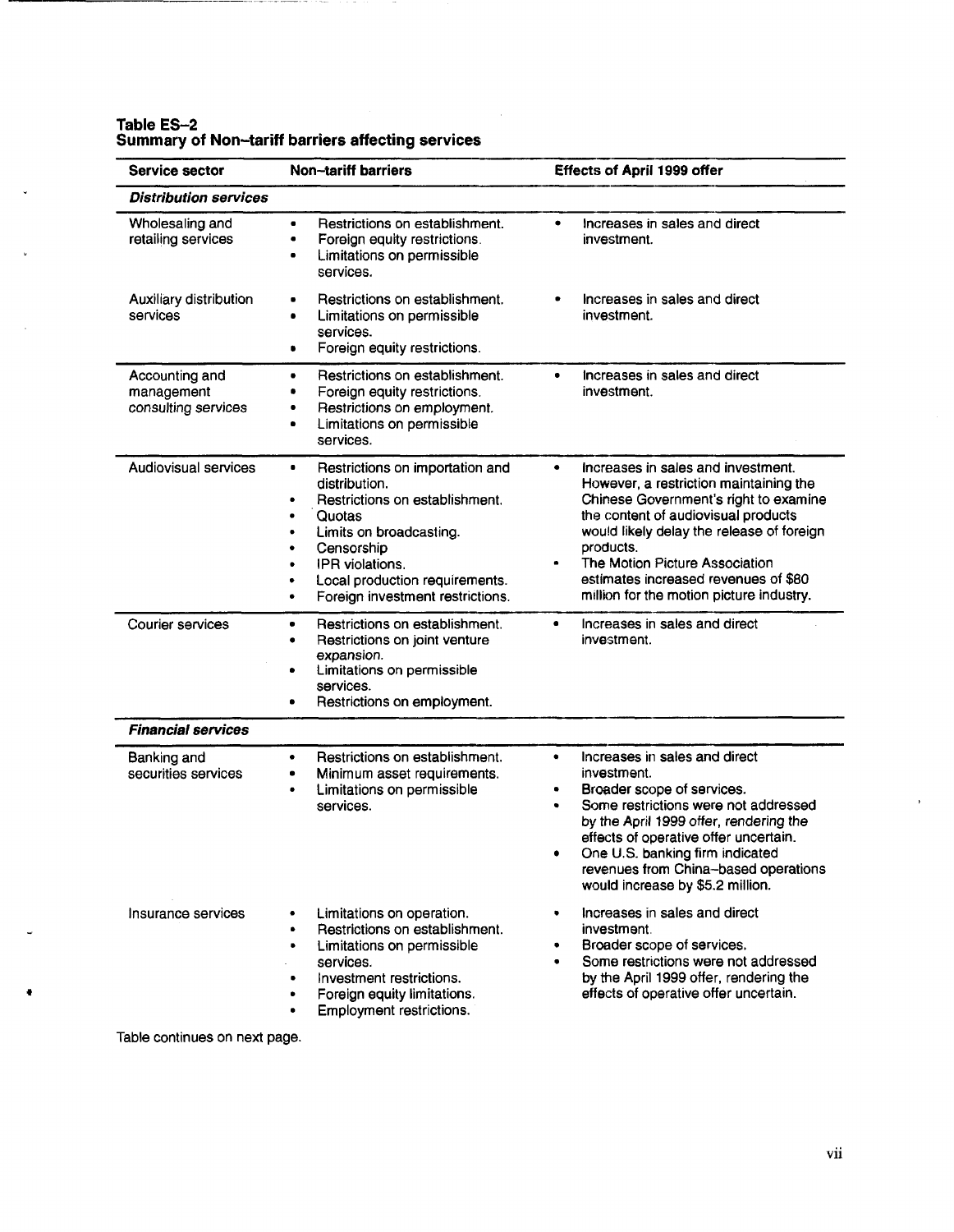| Service sector                      | Non-tariff barriers                                                                                                                                                                                                           | <b>Effects of April 1999 offer</b>                                                             |  |  |
|-------------------------------------|-------------------------------------------------------------------------------------------------------------------------------------------------------------------------------------------------------------------------------|------------------------------------------------------------------------------------------------|--|--|
| <b>Financial services-Continued</b> |                                                                                                                                                                                                                               |                                                                                                |  |  |
| Telecommunication<br>services       | Restrictions on establishment.<br>٠<br>Restrictions on foreign<br>٠<br>investment.<br>Limitations on permissible<br>٠<br>services.<br>Foreign equity limitations.                                                             | Increases in sales and direct<br>investment.                                                   |  |  |
| Entire service sector <sup>1</sup>  | Restrictions on establishment.<br>٠<br>Limitations on permissible<br>services.<br>Foreign equity restrictions.<br>Restrictions on joint venture<br>٠<br>expansion.<br>Restrictions on employment.<br>Investment restrictions. | U.S. Embassy, Beijing estimates<br>٠<br>increased revenues of \$3 to \$5 billion. <sup>2</sup> |  |  |

#### **Table** *ES-2-Continued*  **Summary of Non-tariff barriers affecting services**

This includes all service sectors, both those treated above as well as those not treated in this study.

2 U.S. Department of State telegram, "China: Draft 1999 National Trade Estimate," message reference No. 000721, prepared by U.S. Embassy, Beijing, Jan. 22, 1999.

Source: Compiled by USITC staff.

### *Effects on U.S. Trade in Selected Agricultural Products*

China's April 1999 offer on agricultural products included several sectors identified by the United States as priorities: wheat, com, rice, soybean oil, and cotton. In its offer, China made specific commitments to replace existing barriers with  $TRQs$ ,<sup>1</sup> which if implemented, should increase U.S. market access opportunities. These proposed TRQs are at levels substantially above current import volumes. These products have been subject to a number of barriers, including tariffs, quotas, licensing requirements, and state trading. While export potential exists for U.S. industry, the extent of opportunity may be limited by the reserving of a share of imports and exports for state trading enterprises, as well as China's actions on its domestic support policies and third country exports. Foreign investment restrictions are unlikely to change (table ES-3).

•

#### **Table E\$-3**

**Summary of effects of Chinese institution of tariff-rate quotas on U.S. trade and U.S. foreign investment under WTO accession, including China's April 1999 offer** 

| Product | <b>Effects</b>                                                                                                                                                                                                                                                                                                                     |
|---------|------------------------------------------------------------------------------------------------------------------------------------------------------------------------------------------------------------------------------------------------------------------------------------------------------------------------------------|
| Grains: |                                                                                                                                                                                                                                                                                                                                    |
| Wheat   | <b>Trade:</b> Market access opportunities would likely be created by a TRQ. However,<br>the extent of any increase in U.S. exports would depend ultimately upon the role of<br>state trading enterprises, China's production policies, and the competitiveness of<br>U.S. wheat exports relative to Australian and Canadian wheat. |
|         | <b>Investment:</b> There would be little or no effect on U.S. foreign investment in China<br>resulting from a Chinese TRQ.                                                                                                                                                                                                         |

<sup>&</sup>lt;sup>1</sup> The WTO Agreement on Agriculture commits WTO members to tariffication, whereby quantitative restrictions on agricultural imports would be converted into tariffs. WTO members are allowed to replace non-tariff barriers with tariff-rate quotas, in which a low tariff rate is applied to imports of a product up to a particular amount, and a higher tariff is applied to imports in excess of that amount.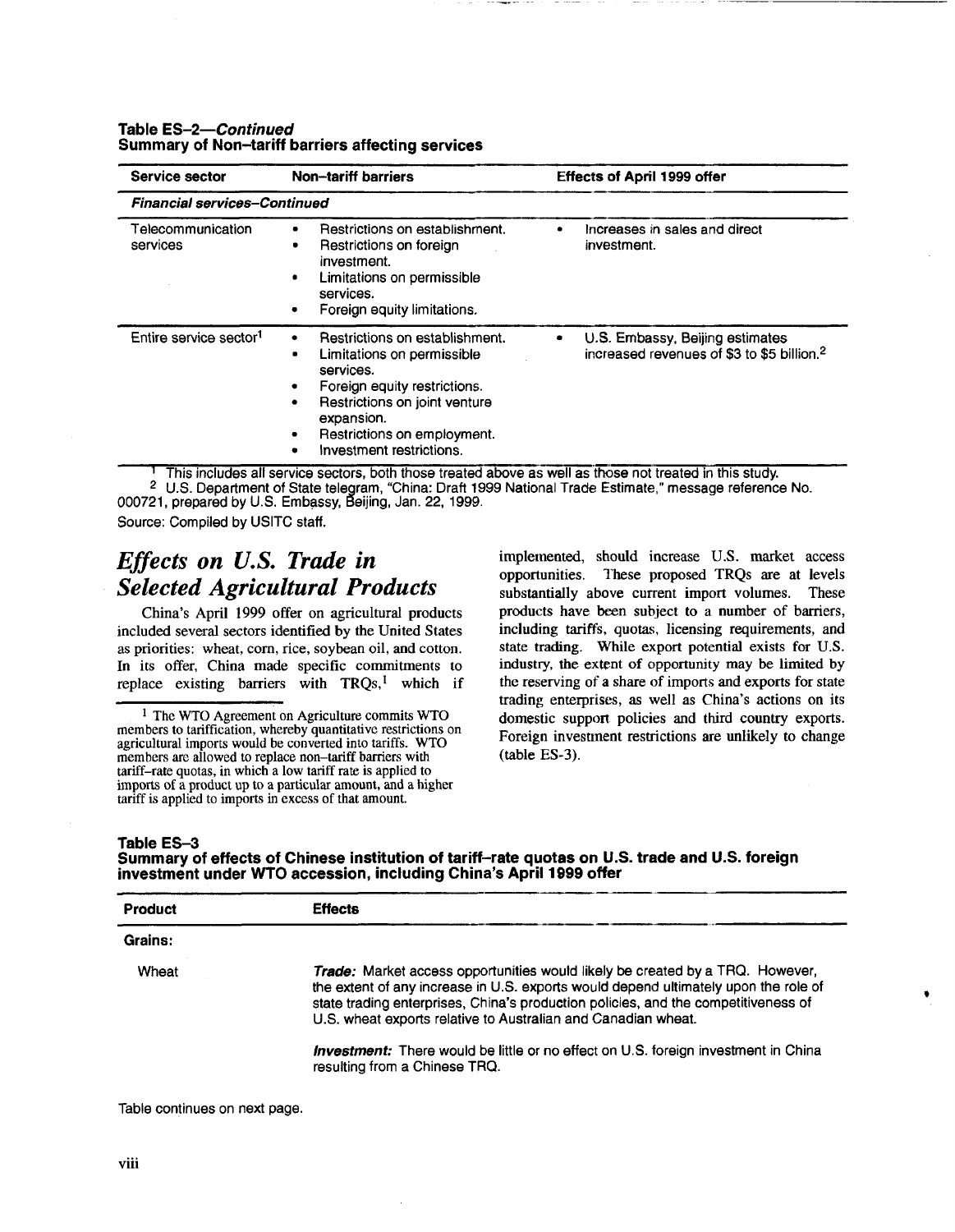#### **Table** *ES-3-Continued*

 $\mathbf{r}$ 

 $-1.1$ 

**Committee** 

**Summary of effects of Chinese institution of tariff-rate quotas on U.S. trade and U.S. foreign investment under WTO accession, including China's April 1999 offer** 

| Product         | <b>Effects</b>                                                                                                                                                                                                                                                                                                                                                                                                                                                                                                |  |  |
|-----------------|---------------------------------------------------------------------------------------------------------------------------------------------------------------------------------------------------------------------------------------------------------------------------------------------------------------------------------------------------------------------------------------------------------------------------------------------------------------------------------------------------------------|--|--|
| Corn            | Trade: Market access opportunities would likely be created by a TRQ. However,<br>the extent of any increase in U.S. exports would depend upon the role of state<br>trading enterprises, China's production policies, and the competitiveness of U.S.<br>corn exports, relative to Argentine or third-country feedgrains.                                                                                                                                                                                      |  |  |
|                 | Investment: There would be little or no effect on U.S. foreign investment in China<br>resulting from a Chinese TRQ.                                                                                                                                                                                                                                                                                                                                                                                           |  |  |
| Rice            | Trade: Market access opportunities for U.S. rice would likely be created by a TRQ.<br>However, the extent of any increases in U.S. exports would depend upon the role<br>of state trading enterprises, China's production policies, and the competitiveness of<br>U.S. rice exports.                                                                                                                                                                                                                          |  |  |
|                 | <b>Investment:</b> There would be little or no effect on U.S. foreign investment in China<br>resulting from a Chinese TRQ.                                                                                                                                                                                                                                                                                                                                                                                    |  |  |
|                 |                                                                                                                                                                                                                                                                                                                                                                                                                                                                                                               |  |  |
| Oilseeds:       |                                                                                                                                                                                                                                                                                                                                                                                                                                                                                                               |  |  |
| Soybeans        | Trade: Current U.S. market access opportunities maintained. The nominal TRQ on<br>soybeans (announced but never enforced) would be eliminated, and the current<br>3-percent duty continued.                                                                                                                                                                                                                                                                                                                   |  |  |
|                 | <b>Investment:</b> There would be little or no effect on U.S. foreign investment in China<br>resulting from a Chinese TRQ.                                                                                                                                                                                                                                                                                                                                                                                    |  |  |
| Rapeseed        | Trade: Uncertain. The United States is a net importer of rapeseed and is likely to<br>remain so for the long-term.                                                                                                                                                                                                                                                                                                                                                                                            |  |  |
|                 | <b>Investment:</b> There would be little or no effect on U.S. foreign investment in China<br>resulting from a Chinese TRQ.                                                                                                                                                                                                                                                                                                                                                                                    |  |  |
| Vegetable oils: |                                                                                                                                                                                                                                                                                                                                                                                                                                                                                                               |  |  |
| Soybean oil     | Trade: Market access opportunities would likely be created by a TRQ and by a<br>lower in-quota tariff rate. However, the extent of any increase in U.S. exports<br>would depend upon the role of state trading enterprises, China's production<br>policies, and the competitiveness of U.S. soybean oil exports relative third-country<br>palm oil, rapeseed oil, and soybean oil exporters, and the extent of the VAT.<br>Investment: There would be little or no effect on U.S. foreign investment in China |  |  |
|                 | resulting from a Chinese TRQ.                                                                                                                                                                                                                                                                                                                                                                                                                                                                                 |  |  |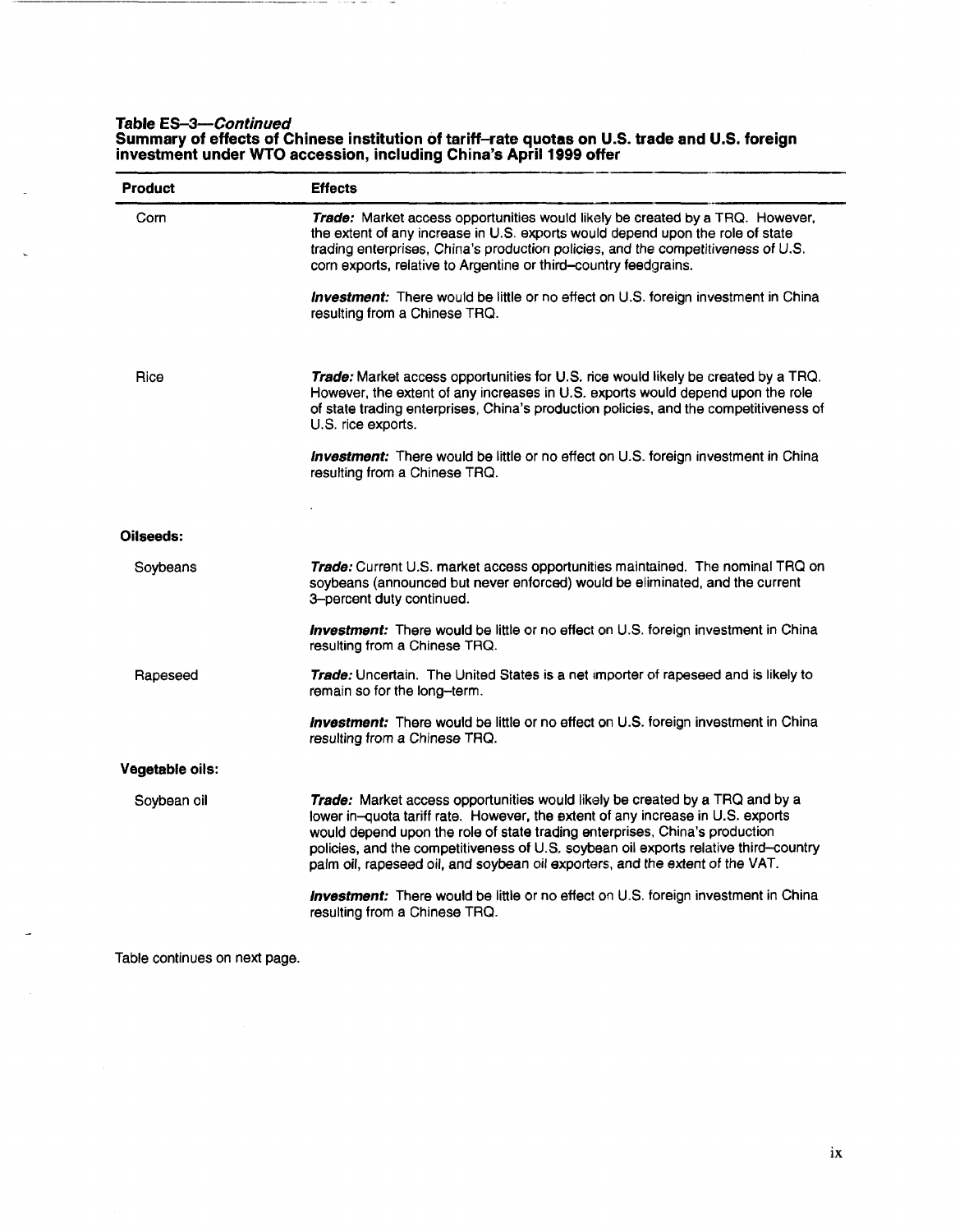#### **Table** *ES-3-Continued*

#### **Summary of effects of Chinese institution of tariff-rate quotas on U.S. trade and U.S. foreign investment under WTO accession, including China's April 1999 offer**

| Product                       | <b>Effects</b>                                                                                                                                                                                                                                                                                                                                                                                                                                 |  |  |  |
|-------------------------------|------------------------------------------------------------------------------------------------------------------------------------------------------------------------------------------------------------------------------------------------------------------------------------------------------------------------------------------------------------------------------------------------------------------------------------------------|--|--|--|
| Vegetable oils-Continued      |                                                                                                                                                                                                                                                                                                                                                                                                                                                |  |  |  |
| Peanut oil                    | Trade: Uncertain. Total U.S. exports were valued at \$4.5 million in 1998, with no<br>exports to China.                                                                                                                                                                                                                                                                                                                                        |  |  |  |
|                               | <b>Investment:</b> There would be little or no effect on U.S. foreign investment in China<br>resulting from a Chinese TRQ.                                                                                                                                                                                                                                                                                                                     |  |  |  |
| Palm oil                      | Trade: Uncertain. Since the United States does not produce palm oil, there would<br>be a negligible effect on U.S. exports of palm oil to China. However, to the extent<br>that a TRQ on palm oil is sufficiently open, U.S. exporters of some types of<br>vegetable oils may face a decline in exports as Chinese consumers substitute palm<br>oil for other oils.                                                                            |  |  |  |
|                               | <b>Investment:</b> There would be little or no effect on U.S. foreign investment in China<br>resulting from a Chinese TRQ.                                                                                                                                                                                                                                                                                                                     |  |  |  |
| Sunflower or safflower<br>oil | Trade: Uncertain. China imports little sunflower or safflower seed oil. U.S. exports<br>to China have been negligible, although U.S. exports to the world totaled \$265.5<br>million in 1998.                                                                                                                                                                                                                                                  |  |  |  |
|                               | Investment: There would be little or no effect on U.S. foreign investment in China<br>resulting from a Chinese TRQ.                                                                                                                                                                                                                                                                                                                            |  |  |  |
| Rapeseed oil                  | Trade: Uncertain. U.S. exports to China have been negligible, although U.S.<br>exports to the world totaled \$97.1 million in 1998.                                                                                                                                                                                                                                                                                                            |  |  |  |
|                               | <b>Investment:</b> There would be little or no effect on U.S. foreign investment in China<br>resulting from a Chinese TRQ.                                                                                                                                                                                                                                                                                                                     |  |  |  |
| Corn oil                      | Trade: Uncertain. China imports virtually no corn oil. U.S. exports to China have<br>been negligible, although U.S. exports to the world totaled \$359.6 million.                                                                                                                                                                                                                                                                              |  |  |  |
|                               | <b>Investment:</b> There would be little or no effect on U.S. foreign investment in China<br>resulting from a Chinese TRQ.                                                                                                                                                                                                                                                                                                                     |  |  |  |
| Other:                        |                                                                                                                                                                                                                                                                                                                                                                                                                                                |  |  |  |
| Cotton                        | Trade: Market access opportunities would likely be created by a TRQ. However,<br>the extent of any increase in U.S. exports would depend upon the role of state<br>trading enterprises, how the TRQ is implemented, China's production policies, and<br>the competitiveness of U.S. cotton exports. China presently has a surplus of<br>domestic cotton. China's policies regarding cotton from Xinjiang Province may limit<br>cotton imports. |  |  |  |
|                               | Investment: There likely would be little or no effect on U.S. foreign investment in<br>China resulting from a Chinese TRQ.                                                                                                                                                                                                                                                                                                                     |  |  |  |
| Sugar                         | Trade: Uncertain. The United States is a net importer of sugar U.S. sugar<br>producers would benefit from stability in world sugar trade that would result if China<br>liberalized its sugar market and permitted the market to adjust production.                                                                                                                                                                                             |  |  |  |
|                               | <b>Investment:</b> A TRQ may possibly benefit foreign confectionary producers in<br>China, as lower tariffs on their foreign inputs would prompt investment.                                                                                                                                                                                                                                                                                   |  |  |  |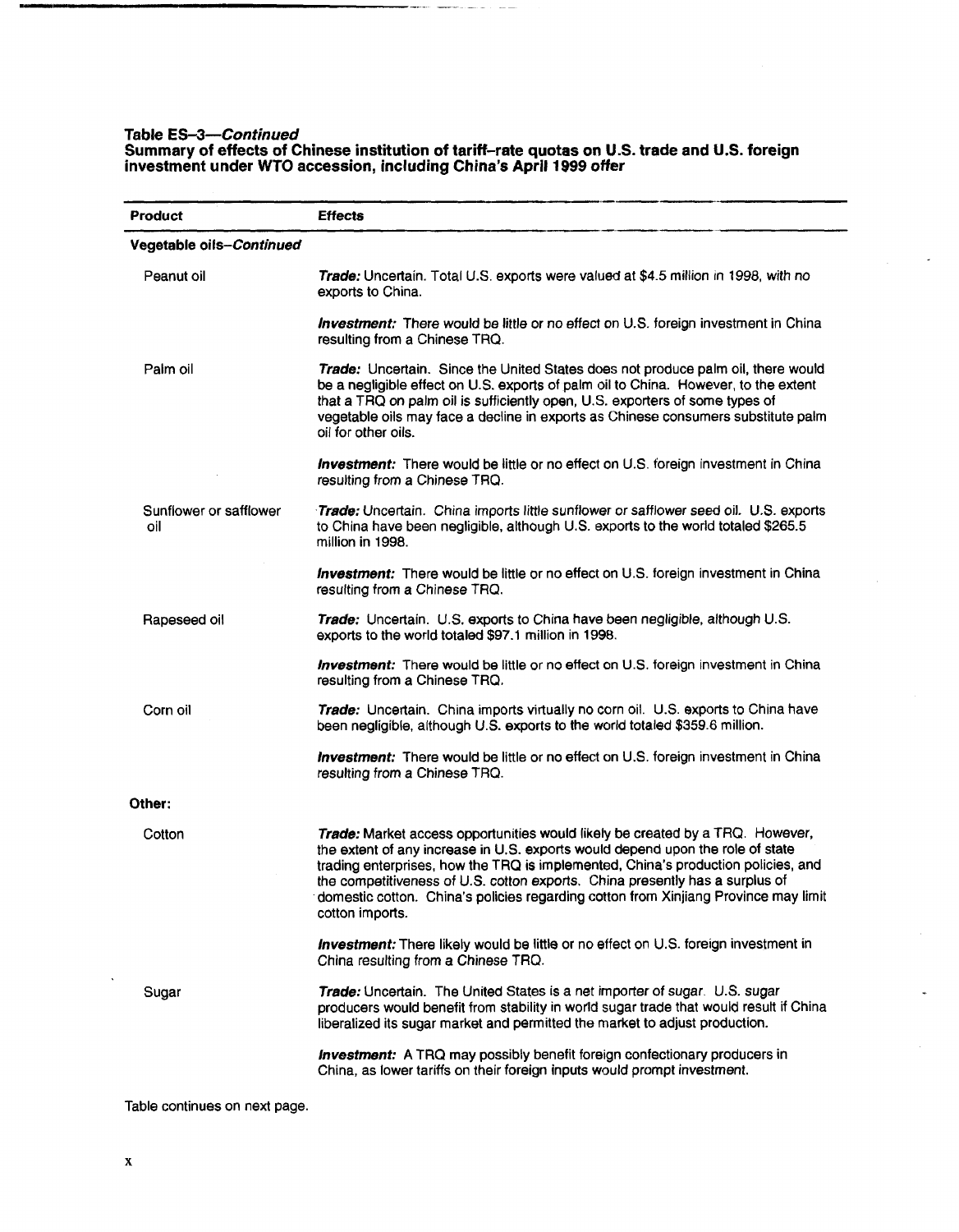| Table ES-3-Continued                                               |                                                                                                |
|--------------------------------------------------------------------|------------------------------------------------------------------------------------------------|
|                                                                    | Summary of effects of Chinese institution of tariff-rate quotas on U.S. trade and U.S. foreign |
| investment under WTO accession, including China's April 1999 offer |                                                                                                |

| <b>Product</b>     | <b>Effects</b>                                                                                                                                                                                                                                                                                                   |
|--------------------|------------------------------------------------------------------------------------------------------------------------------------------------------------------------------------------------------------------------------------------------------------------------------------------------------------------|
| Other-Continued    |                                                                                                                                                                                                                                                                                                                  |
| Wool and wool tops | <b>Trade:</b> Uncertain. The United States is a net importer of wool. However, as U.S.<br>consumption of wool drops due to a declining textile and apparel industry, U.S.<br>wool producers expect to look toward export markets such as China and wool top<br>producers desire to return to the Chinese market. |
|                    | <b>Investment:</b> There would be little or no effect on U.S. foreign investment in China<br>resulting from a Chinese TRQ.                                                                                                                                                                                       |

Source: Compiled by USITC staff.

## *Effects on the U.S. Economy of Reducing China's Tariffs*

The USTR initially requested that the USITC assess the impact on the U.S. economy of a 25 percent and a 50 percent across-the-board cut in China's 1992 and 1997 tariff rates. Subsequently, the USTR requested an assessment of the specific tariff cuts offered by China in April 1999. Employing the China-WTO model, the study finds that the impact on the United States of the various tariff cuts considered is

positive, but minor, in terms of growth in U.S. gross domestic product, total exports and imports, consumption and wages (table ES-4). Accounting for growth effects leads to slightly larger changes in all of these economic variables, although they are still small. This result is consistent with the fact that U.S. trade with China accounts for less than 1 percent of U.S. GDP. Moreover. it is consistent with the fact that no changes in U.S. tariffs are required by China's accession to the WTO and thus only the indirect effects of China's changes would be noticeable in this analysis of the U.S. economy.

#### **Table ES-4 Impact of April 1999 tariff offer on the U.S. economy**

|                                 | growth effects <sup>1</sup><br><b>Static effects</b> |         |                   | <b>Static plus</b>    |
|---------------------------------|------------------------------------------------------|---------|-------------------|-----------------------|
| Item                            | <b>\$ Billions</b>                                   | Percent | <b>S</b> Billions | <b>Percent</b>        |
|                                 | - 0.3                                                |         |                   |                       |
|                                 | - 1.8                                                |         | 3.3               |                       |
|                                 | - 1.5                                                | 0.2     | 1.9               | 0.2                   |
|                                 | 0.9                                                  | 0.1     |                   | 0.1                   |
|                                 | 2,4                                                  | 9.0     | 2.7               | 10.1                  |
| Imports from China <sup>5</sup> | 3.4                                                  | 5.2     | 44                | 6.9                   |
| Terms of Trade                  | 74                                                   | 0.2     |                   |                       |
|                                 |                                                      |         |                   | $^{\left( 3\right) }$ |
| Less skilled wages              |                                                      |         |                   |                       |

1 Growth effects include productivity growth and capital accumulation associated with China's trade liberalization.

2 These estimates reflect flexible exchange rates.

3 Change less than 0.05 percent.

4 Not applicable.

s Exports are valued at f.o.b prices. Imports are valued at c.i.f. prices. These estimates reflect fixed exchange rates.

Source: USITC staff estimates for base year 1998.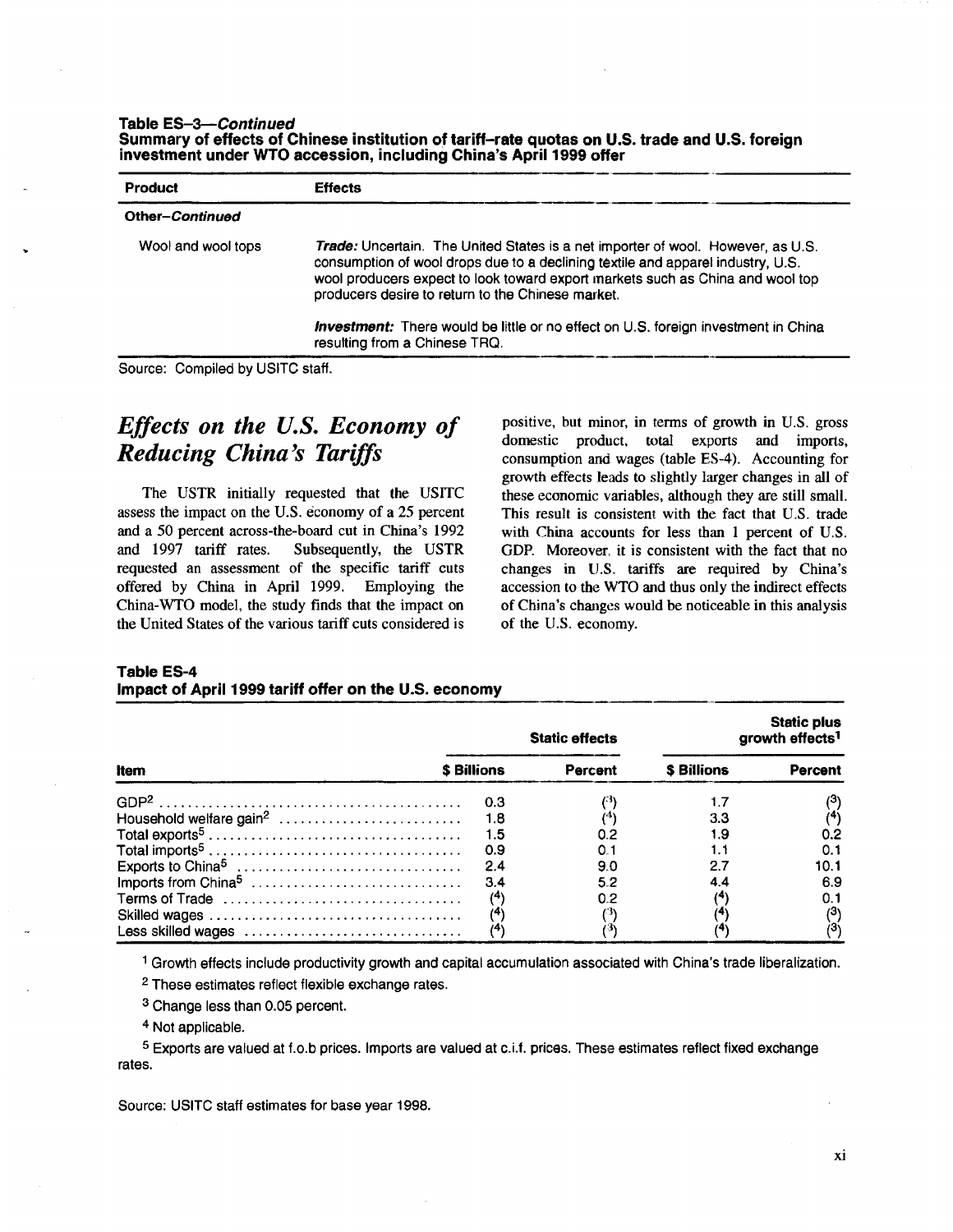A more significant impact is found on U.S.-China trade flows. Imports into China would be stimulated by its tariff reductions; as a result, U.S. exports to China would likely be approximately 10 percent higher. U.S. imports from China are also estimated to be almost 7 percent higher as trade liberalization helps make China's export sectors more competitive. *As* a result of this increase, the model estimates an increase in the U.S. trade deficit with China. However, the U.S. trade balance with the world is estimated to remain unaffected as U.S. bilateral trade balances with other trading partners improve (table ES-5).

Economic impacts are more noticeable at the sectoral level, both in terms of overall sector and export growth (tables ES-6 and ES-7). The U.S. sectors most positively affected by China's trade

reforms would be agriculture, paper and pulp, chemicals, rubber, and plastics, other transport equipment (including aircraft) and machinery and equipment. Sectors that are expected to be negatively affected are footwear, wearing apparel, wood products, and other light manufactures.

Exports of cotton, beverages and tobacco, and vegetable oils to China are expected to increase significantly as a result of the tariff reductions proposed by China. Wheat and other grain (e.g., corn) exports, where tariff reductions are not as large, would also increase. In terms of value of sales to China, the largest increase is estimated to be in machinery and equipment, although competition from other countries would limit U.S. exports to China in most industrial goods.

**Table ES-5 Impact of April 1999 tariff offer on the direction of change in U.S. bilateral trade balance** 

| Partner      | <b>Static</b><br>effects | <b>Static</b><br>plus<br>arowth<br>effects <sup>1</sup> |
|--------------|--------------------------|---------------------------------------------------------|
|              |                          | \$U.S. millions                                         |
| Canada       | 24                       | 27                                                      |
|              | 89                       | 83                                                      |
| EU.          | 74                       | 39                                                      |
|              | 63                       | 115                                                     |
|              | $-21$                    | $-18$                                                   |
|              | 129                      | 133                                                     |
|              | 300                      | 329                                                     |
|              | -172                     | 477                                                     |
| China        | $-149$                   | -586                                                    |
| <b>ASEAN</b> | 126                      | 47                                                      |
| South Asia   | 194                      | 113                                                     |
|              |                          | -83                                                     |
| World        | 664                      | 674                                                     |

1 Growth effects include productivity growth and capital accumulation associated with China's trade liberalization. Source: USITC staff estimates for base year 1998, reflecting fixed exchange rates.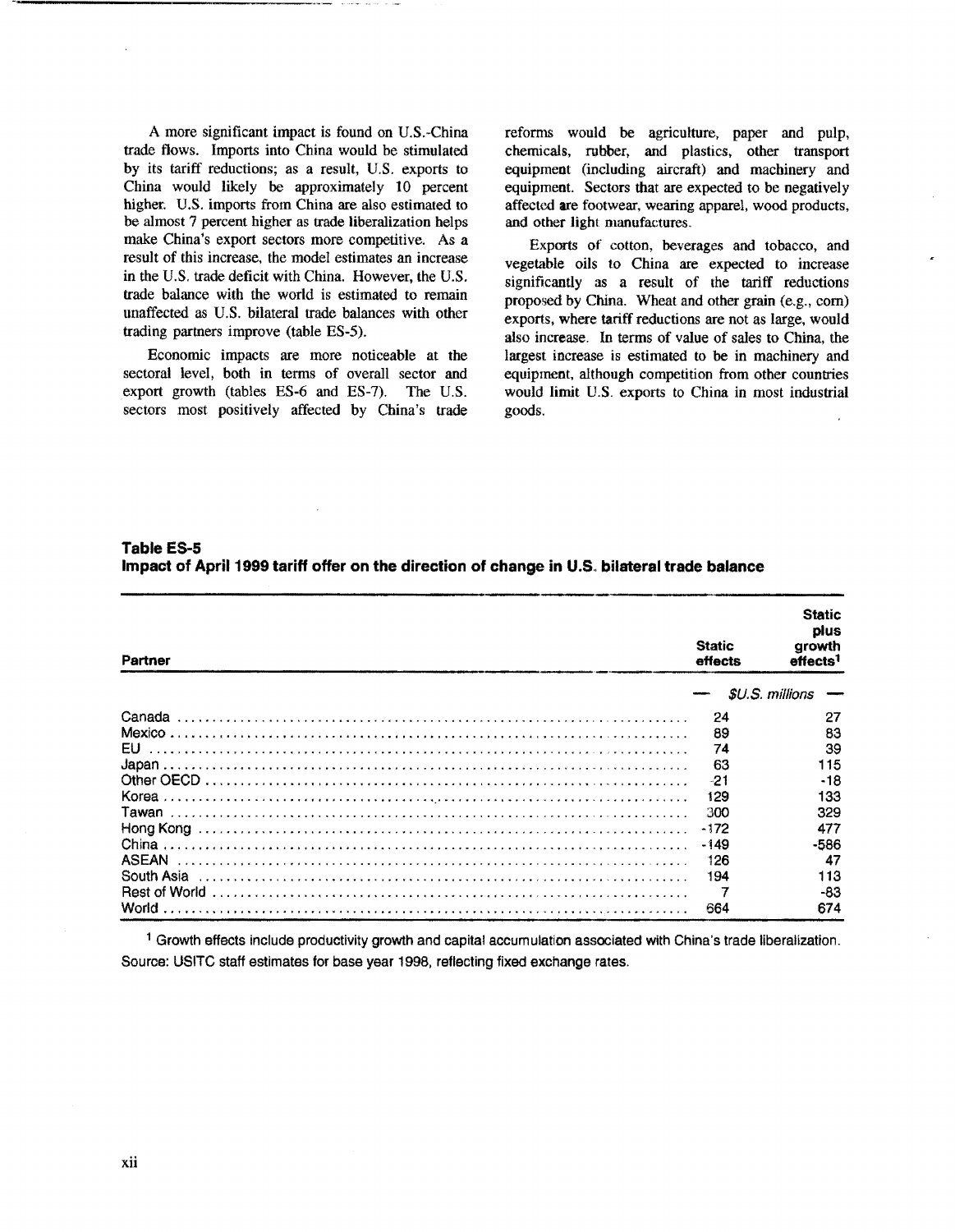Table ES-6 Impact of April 1999 tariff offer on U.S sector growth

| <b>Sector</b>                                                                                                    | <b>Static</b><br>effects<br>% Change | <b>Static plus</b><br>growth<br>effects <sup>1</sup><br>% Change |
|------------------------------------------------------------------------------------------------------------------|--------------------------------------|------------------------------------------------------------------|
| Wheat                                                                                                            | 0.1                                  | 0.2                                                              |
|                                                                                                                  | $-0.1$                               | $-0.1$                                                           |
|                                                                                                                  | 0.1                                  | 0.1                                                              |
|                                                                                                                  | 0.5                                  | 0.7                                                              |
|                                                                                                                  | $-0.1$                               | $-0.1$                                                           |
|                                                                                                                  | 2.2                                  | 2.4                                                              |
|                                                                                                                  | 1.4                                  | 1.5                                                              |
|                                                                                                                  | $-0.1$                               | 0.2                                                              |
| Beverages and tobacco …………………………………………………………………                                                                  | 0.2                                  | 0.2                                                              |
|                                                                                                                  | $-0.5$                               | $-0.5$                                                           |
|                                                                                                                  | $-1.1$                               | -1.2                                                             |
|                                                                                                                  | $-1.7$                               | $-1.9$                                                           |
|                                                                                                                  | $-0.1$                               | (2)                                                              |
|                                                                                                                  | (2)                                  | 0.1                                                              |
|                                                                                                                  | (2)                                  | 0.1                                                              |
|                                                                                                                  | (2)                                  | $(2)$                                                            |
|                                                                                                                  | $\vec{(^2)}$                         |                                                                  |
|                                                                                                                  | $\binom{2}{ }$                       | $\binom{2}{2}$                                                   |
|                                                                                                                  | $\vec{r}$                            |                                                                  |
|                                                                                                                  | (2)                                  | $\binom{2}{2}$                                                   |
| Motor vehicles and parts entertainment contracts of the contracts of the contracts of the contracts of the contr | $-0.1$                               | (2)                                                              |
|                                                                                                                  | (2)                                  | (2)                                                              |
| Electronic equipment (additional contract and contact and contact and contact and contact and contact and conta  | (2)                                  | $-0.1$                                                           |
| Other machinery and                                                                                              | 0.1                                  | (2)                                                              |
|                                                                                                                  | $-0.8$                               | $-1.0$                                                           |

<sup>1</sup> Growth effects include productivity growth and capital accumulation associated with China's trade liberalization.

<sup>2</sup> Change less than 0.05 percent.

 $\overline{a}$ 

Source: USITC staff estimates for base year 1998.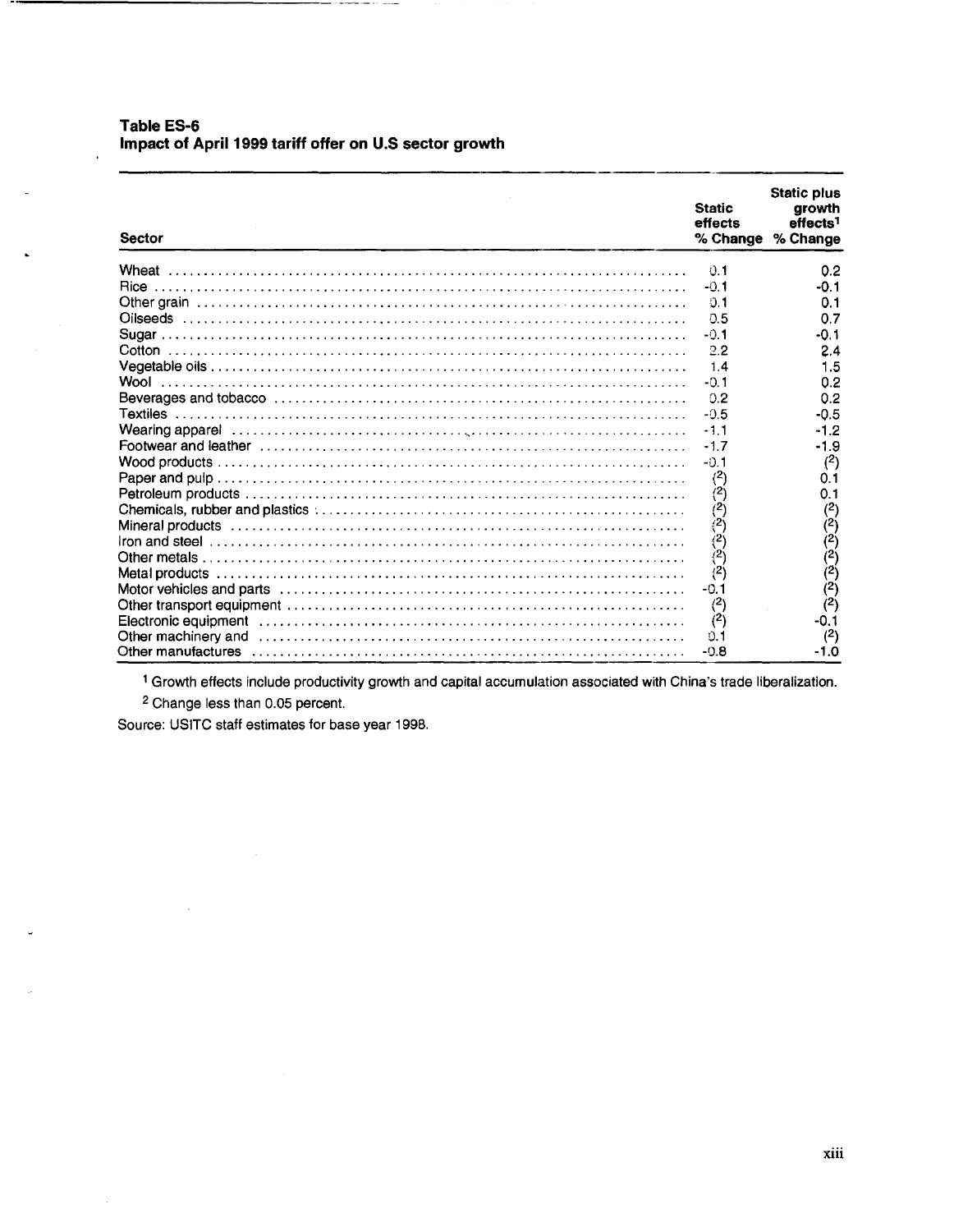|                                                                                         | <b>Static effects</b>  |            | <b>Static plus</b><br>growth effects <sup>1</sup> |            |
|-----------------------------------------------------------------------------------------|------------------------|------------|---------------------------------------------------|------------|
| <b>Sector</b>                                                                           | <b>S U.S. millions</b> | $%$ change | \$ U.S. millions                                  | $%$ change |
|                                                                                         | 33.0                   | 15.5       | 42.8                                              | 20.8       |
|                                                                                         | (2)                    | $^{(3)}$   | (2)                                               | (3)        |
| Other grain $\ldots \ldots \ldots \ldots \ldots \ldots \ldots \ldots \ldots \ldots$     | 56.6                   | 27.6       | 66.4                                              | 33.6       |
|                                                                                         | $-5.6$                 | $-7.9$     | $-1.9$                                            | $-2.9$     |
|                                                                                         | (2)                    | 3.4        | (2)                                               | 11.2       |
|                                                                                         | 230.1                  | 59.2       | 252.3                                             | 67.7       |
|                                                                                         | 288.5                  | 145.8      | 294.4                                             | 154.1      |
|                                                                                         | (2)                    | 3.4        | (2)                                               | 7.8        |
| Beverages and tobacco                                                                   | 222.9                  | 124.5      | 217.7                                             | 127.3      |
|                                                                                         | 44.1                   | 21.6       | 47.9                                              | 23.9       |
| Wearing apparel                                                                         | 12.6                   | 28.4       | 12.5                                              | 29.1       |
| Footwear and leather $\ldots \ldots \ldots \ldots \ldots \ldots$                        | 126.7                  | 21.3       | 138.1                                             | 23.8       |
| Wood products $\ldots \ldots \ldots \ldots \ldots \ldots \ldots \ldots \ldots$          | 4.3                    | 1.7        | 10.1                                              | 4.2        |
| Paper and pulp                                                                          | 84.5                   | 11.6       | 102.3                                             | 14.5       |
| Petroleum products                                                                      | 9.8                    | 11.3       | 12.6                                              | 15.1       |
| Chemicals, rubber and plastics                                                          | 102.2                  | 2.8        | 170.0                                             | 4.8        |
| Mineral products                                                                        | 13.3                   | 5.0        | 17.9                                              | 6.9        |
| Iron and steel $\ldots, \ldots, \ldots, \ldots, \ldots, \ldots, \ldots, \ldots, \ldots$ | 10.0                   | 3.0        | 16.4                                              | 5.1        |
| Other metals $\ldots \ldots \ldots \ldots \ldots \ldots \ldots \ldots \ldots$           | 17.7                   | 7.3        | 23.9                                              | 10.1       |
| Metal products                                                                          | 62.5                   | 12.3       | 70.9                                              | 14.3       |
| Motor vehicles and parts                                                                | $-592.8$               | $-7.5$     | $-329.2$                                          | $-4.3$     |
| Other transport equipment                                                               | $-107.6$               | $-7.5$     | $-75.2$                                           | $-5.3$     |
| Electronic equipment                                                                    | 283.6                  | 14.1       | 330.9                                             | 16.8       |
| Other machinery and equipment                                                           | 515.6                  | 11.0       | 611.8                                             | 13.2       |
| Other manufactures                                                                      | 205.6                  | 114        | 208.4                                             | 119.1      |

#### **Table ES-7 Impact of April 1999 tariff offer on U.S. exports to China by sector**

1 Growth effects include productivity growth and capital accumulation associated with China's trade liberalization.

2 Change less than \$500,000.

3 Change less than 0.05 percent.

Source: USITC staff estimates for base year 1998.

## *Effects on the U.S. Economy of China's Participation in the WTO Agreement on Textiles and Clothing*

China is the world's largest single country exporter of textiles and apparel products. Almost three-quarters of U.S. sector imports from China consist of apparel, virtually all of which are covered by some type of quota. Although the majority of apparel from China continues to be of low- to medium-quality, the Chinese apparel industry is becoming more quality oriented and is beginning to produce higher-valued goods, particularly in those operations being guided by producers in Hong Kong. The potential for growth is greater in China's apparel industry because apparel production is highly labor-intensive and China has an abundance of skilled, low-cost labor. The production of textile products, such as fibers, yarns, and fabrics, is more capital intensive. China, however, is restructuring its textile industry, selling off excess and outdated capacity and modernizing production.

Under the Agreement on Textiles and Clothing (ATC), the textile and apparel quotas are being phased out over a 10-year period, with full elimination of quota restrictions on WTO members occurring on January 1, 2005. A multi-period version of the China-WTO model is employed to estimate the impact on the U.S. economy of China's inclusion in the ATC quota phase out. The model accounts for the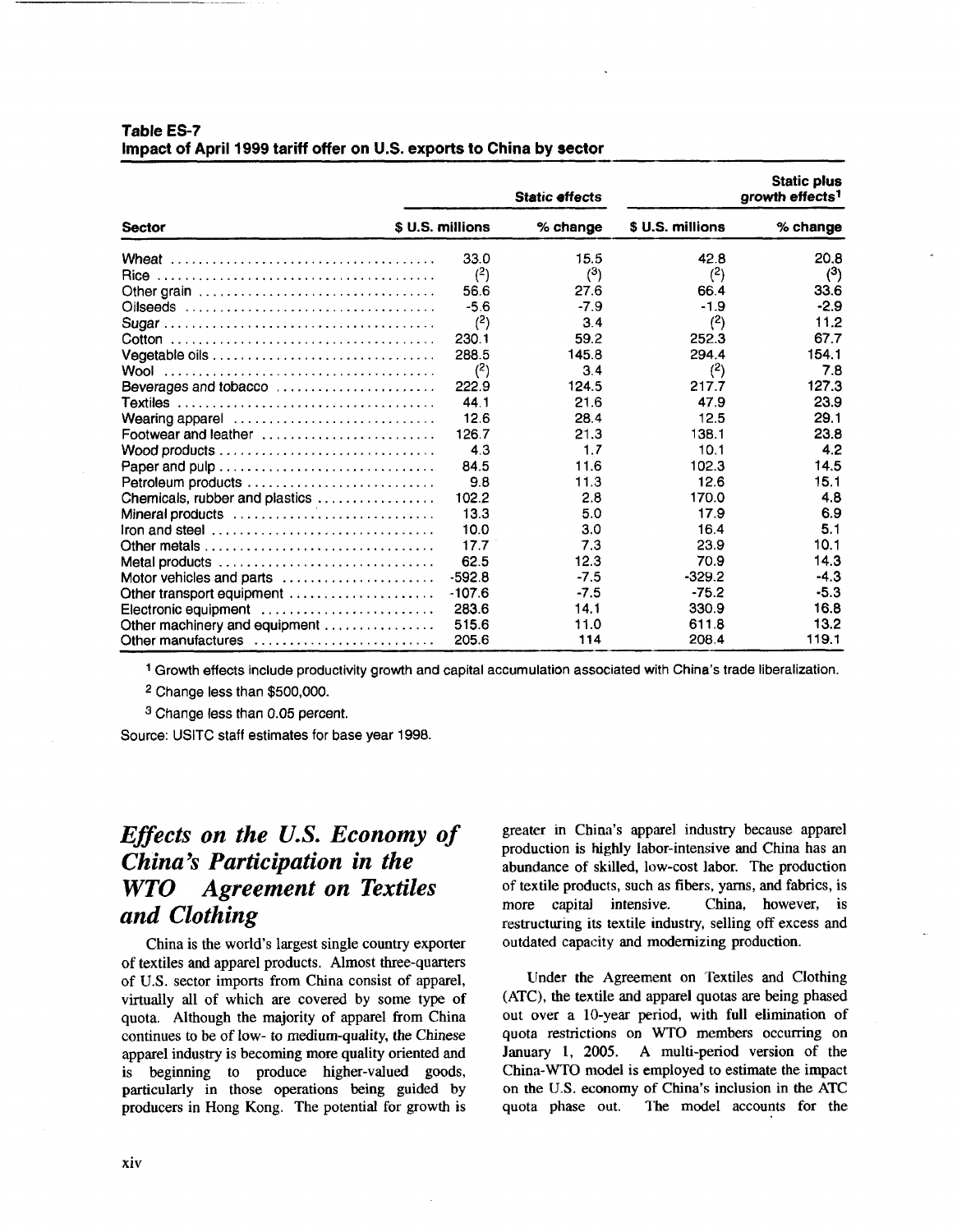differences in country quota rates of growth2 during the phase-out period. This assessment is done at the aggregate and not at the commodity level at which quotas are applied.

The model results suggest that the overall impact on the U.S. economy of China's participation in the ATC would be positive. The economy-wide welfare gains for the United States would amount to about \$2.4 billion in 2006, while GDP would increase by about \$1.9 billion from the elimination of quotas in the same year. This occurs as a result of efficiency gains from factor reallocation in the U.S. economy, as well as from lower-priced goods imported into the United States.

..

•

Certain data limitations prevented the Commission from providing estimates of changes in U.S. textile and apparel production, employment, imports, and exports. However, the simulation results suggest that inclusion of China in the ATC quota phase-out will likely have a small impact on U.S. imports of textiles and a larger effect on U.S. imports of apparel. Although much of this increase in China's exports of textiles and apparel comes at the expense of other suppliers to the U.S. market, the U.S. textile and apparel industries could also be affected, with U.S. apparel producers and workers experiencing the more adverse effects. Because the accelerated quota growth rates for China for many of the U.S. textile and apparel quota categories are low and the quotas are likely to constrain trade, the adverse effects are likely to be experienced after the end of the phase-out period (i.e., after December 31, 2004).

According to the model results, U.S. capital-intensive exports to China would increase by more than \$300 million a year after the elimination of textile and apparel quota restrictions in 2005. This is because the expansion of China's production and trade in labor-intensive manufactures would likely result in higher demand for capital- and skill-intensive manufactured goods in China.

The model also demonstrates the impact that China's inclusion in the ATC would have on U.S. import market shares. If China's textile products, continue to face quota restrictions in the U.S. market China's U.S. market share would remain essentially unchanged (figure ES-1). The share of the U.S. textile import market captured by other restricted suppliers would expand somewhat during 1998-2004 because of the accelerated quota growth rate mechanism under the Agreement on Textiles and Clothing, and this group would continue to take a larger share of the U.S. market through 2010.

If quotas on China are eliminated, its share in the U.S. textile market would increase slightly, to about 11 percent by 2010. In the case of the U.S. apparel market, China's share would increase by about 18 percentage points if quotas are removed after December 31, 2004, resulting in China obtaining over 30 percent of the U.S. import market (figure ES-2). This increase in China's share in the U.S. import market would occur as Chinese products would displace exports from other suppliers, particularly suppliers whose exports currently are not restricted by quotas (i.e., the "rest of world" group).

## *Effects of WTO Accession on China*

As in its analysis of the impact of WTO accession on the United States, the study assesses the effect of WTO accession on China using both quantitative and qualitative approaches. The China-WTO model was used to estimate the impact of China's tariff cuts; a qualitative discussion is provided to analyze the possible impact of WTO accession on the future course of China's economic reforms.

As noted earlier, China has undergone phenomenal change in recent years both in terms of GDP growth and changing trade patterns. Whether China joins the WTO or not, its growth and future trade patterns will continue to evolve due to broader economic forces. In particular, the ongoing relocation of industries among East Asian countries and China's participation in multi-country production arrangements with its East Asian neighbors are having a profound impact on China's trade patterns.

Employing the China WTO model, the study finds that China's economy would expand by 4 percent as a result of China's April tariff offer, taking into account the growth effects of such liberalization (table ES-8). This reflects the efficiency gains from liberalization that would induce further investment in China's economy, thereby expanding production. In addition,

<sup>2</sup> The Agreement on Textiles and Clothing requires importing countries to increase the base quota growth rates for major supplying countries by 16 percent for WTO members on January 1, 1995; by an additional 25 percent on January 1, 1998; and by yet another 27 percent in 2002. The modeling data in this exercise were obtained from the International Textiles and Clothing Bureau in Geneva.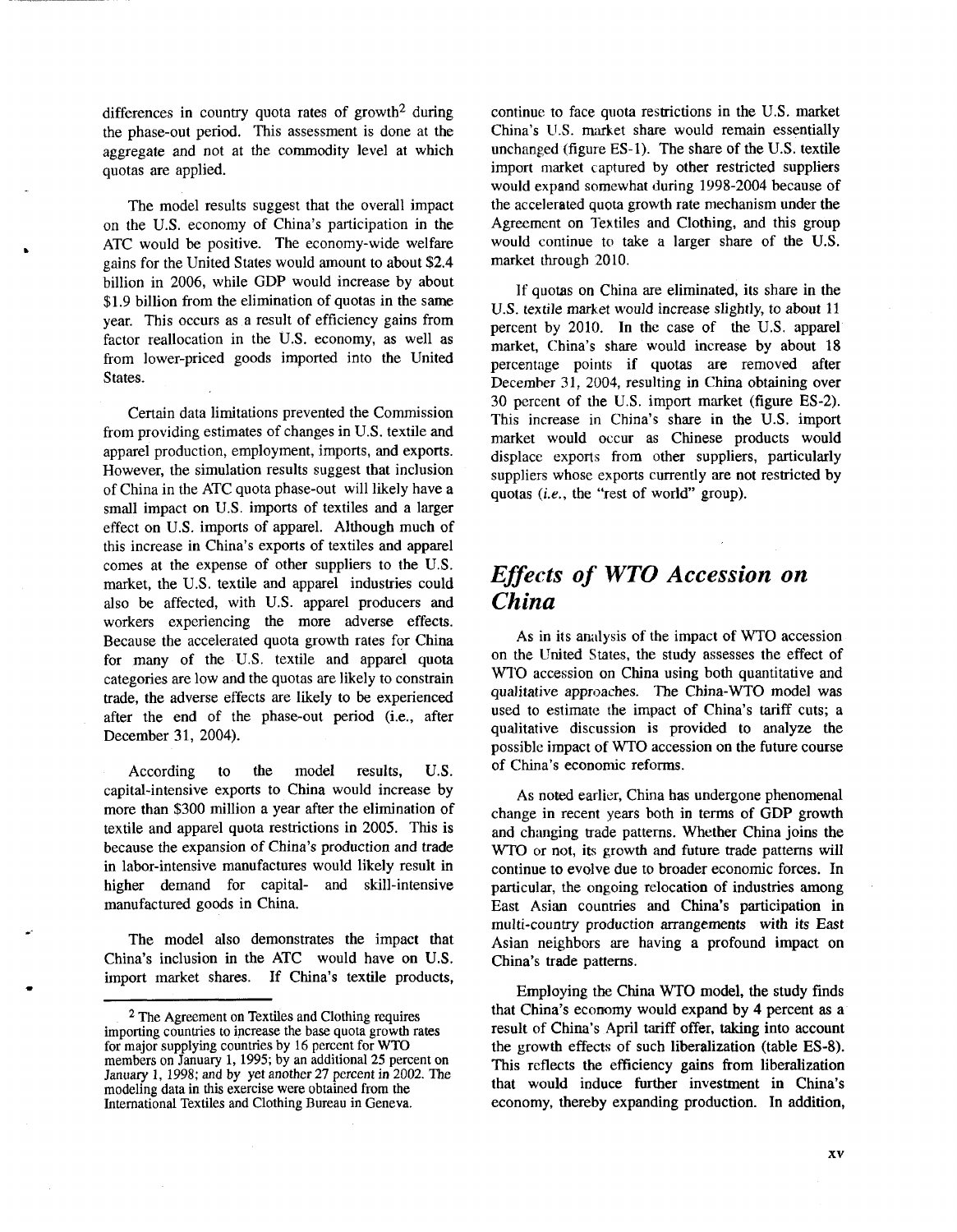60--------------------------------------------------------------. 50 .,.. \_\_\_\_\_\_ \_ Percent share of U.S. import market ---·--- 40 30 ~~-----=tit\* \_\_..t----w------~,\_..-r- -,..- 20  $10$ 0 1998 ..------------------------------------------------------------ 2000 2002 2004 2006 .... 2008 2010 **LEGEND Base:**   $\overline{-}$ China - South Korea, Hong Kong, Taiwan -Other restricted suppliers Rest of world **China WTO Accession:**   $---$  China ••• South Korea, Hong Kong, Taiwan - - Other restricted suppliers **L** Rest of world

'•

..

**Figure ES·1 Share of U.S. imports of textiles: 1998·2010** 

Note.-Other restricted suppliers includes three model regions: South Asia, ASEAN, and "other restricted suppliers." Rest of world includes six model regions: Canada, the EU, Mexico, Japan, other developed countries, and "all other countries." Source: Based on USITC staff estimates.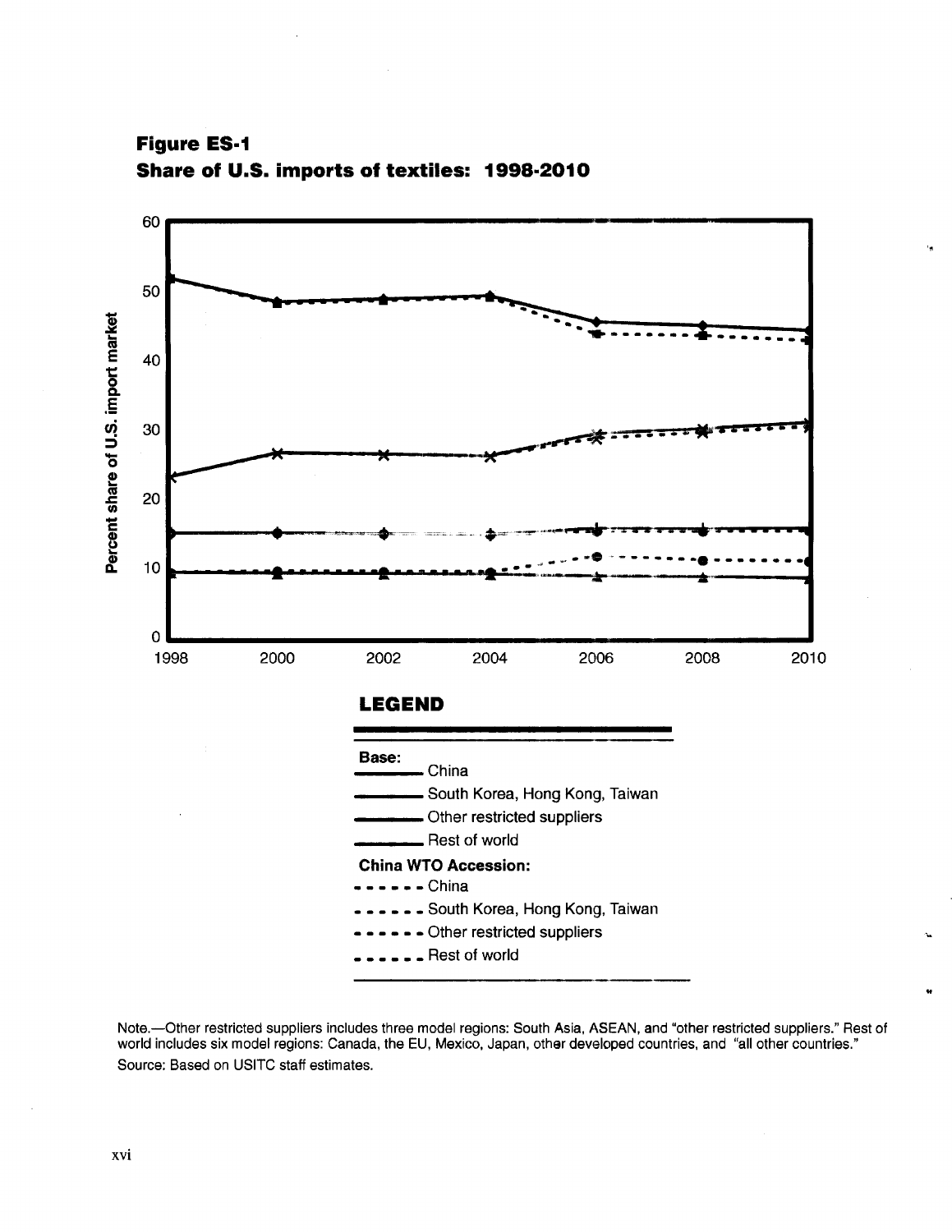



Note.—Other restricted suppliers includes three model regions: South Asia, ASEAN, and "other restricted suppliers." Rest of world includes six model regions: Canada, the EU, Mexico, Japan, other developed countries, and "a Source: Based on USITC staff estimates.